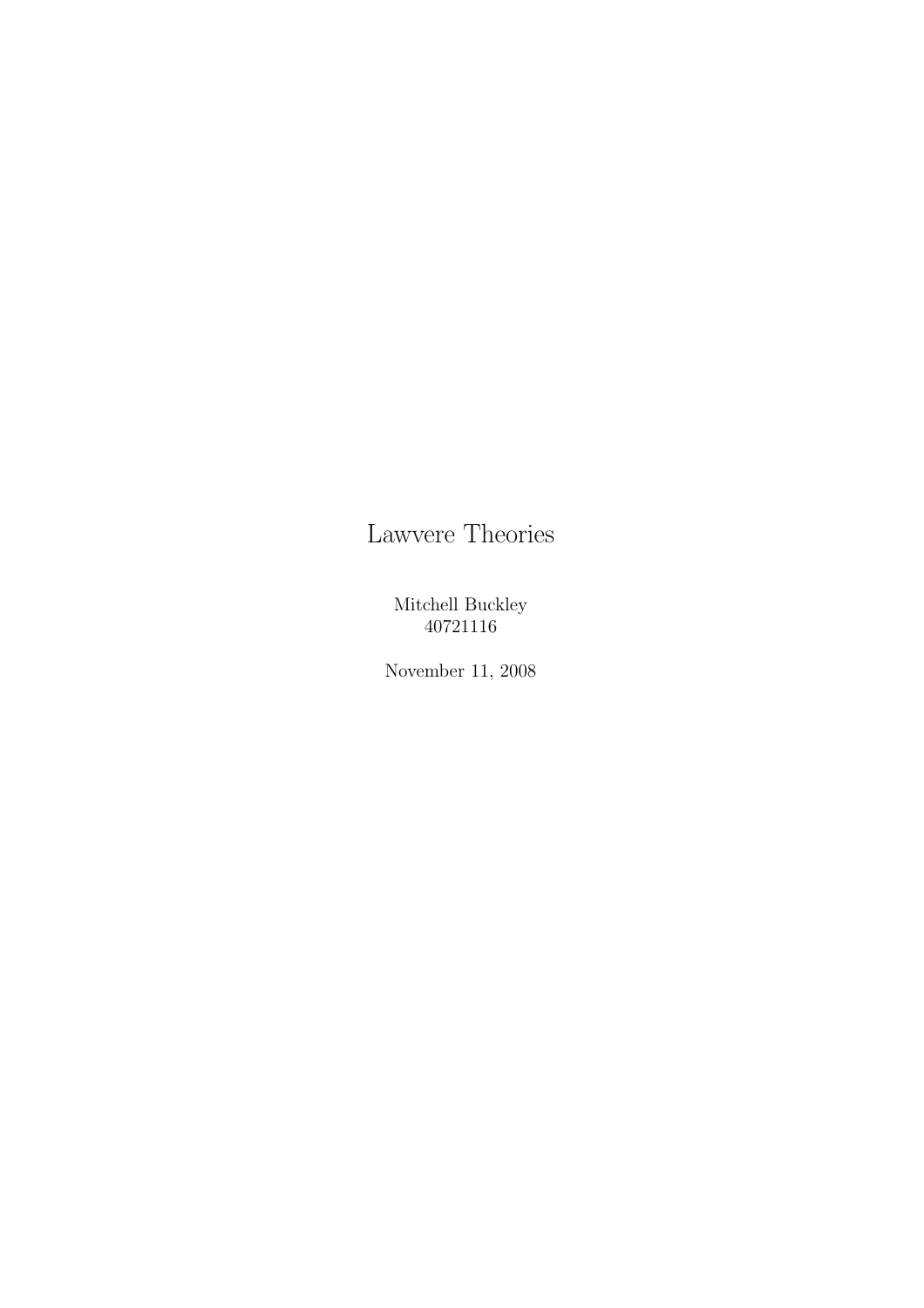#### Abstract

In his 1963 PhD dissertation, F. William Lawvere presented a categorical formulation of universal algebra. To explain this we begin by providing the standard definitions and theorems for adjoints and Kan extension. We examine the standard approach to describing algebraic structure and its corresponding formulation in category theory. An example of this correspondence is demonstrated by considering the theory for monoids and we explore the special case of the "empty" theory. Using properties of the left Kan extension we show that algebraic functors have left adjoints and list some familar examples. Finally, proofs are given that the category of models for a Lawvere theory is both complete and cocomplete and that the forgetful functor has a left adjoint which is the free algebra construction.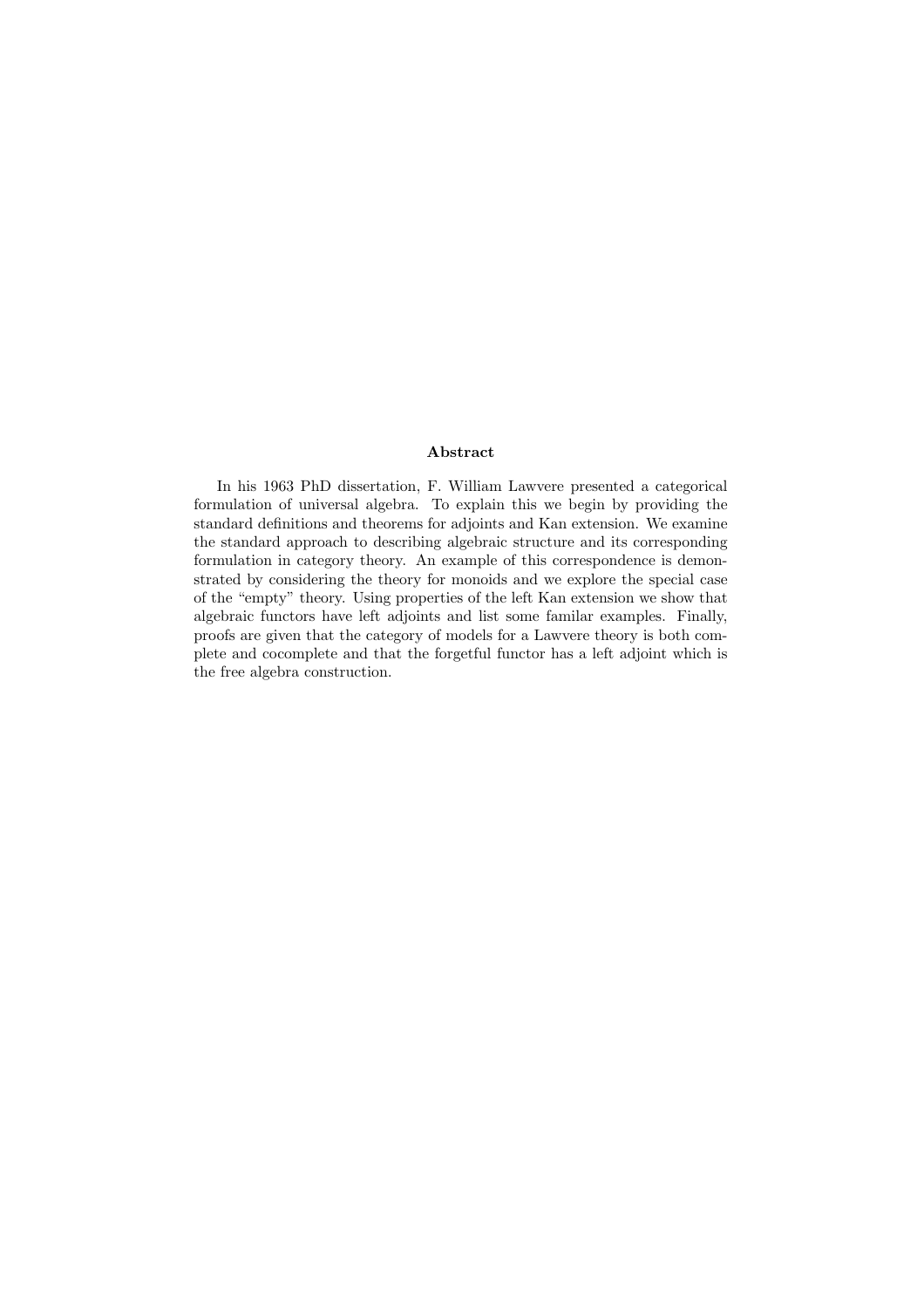# **Contents**

|                |                                                 | 1 Introduction                                                                            | $\mathbf{2}$   |  |  |  |
|----------------|-------------------------------------------------|-------------------------------------------------------------------------------------------|----------------|--|--|--|
| $\overline{2}$ | <b>Preliminaries</b><br>$\overline{\mathbf{4}}$ |                                                                                           |                |  |  |  |
|                | 2.1                                             |                                                                                           | $\overline{4}$ |  |  |  |
|                | 2.2                                             |                                                                                           | $\overline{7}$ |  |  |  |
| 3              | <b>Algebraic Theories</b><br>9                  |                                                                                           |                |  |  |  |
|                | 3.1                                             |                                                                                           | 9              |  |  |  |
|                | 3.2                                             |                                                                                           | 11             |  |  |  |
|                | 3.3                                             |                                                                                           | 12             |  |  |  |
|                | 3.4                                             | The initial theory $\dots \dots \dots \dots \dots \dots \dots \dots \dots \dots \dots$    | 16             |  |  |  |
|                | 3.5                                             |                                                                                           | 18             |  |  |  |
| 4              | Existence and properties of adjoints<br>22      |                                                                                           |                |  |  |  |
|                | 4.1                                             | $\text{Lan}_J F$ preserves finite products $\ldots \ldots \ldots \ldots \ldots \ldots$    | 22             |  |  |  |
|                | 4.2                                             |                                                                                           | 23             |  |  |  |
|                | 4.3                                             | An example: groups to monoids $\dots \dots \dots \dots \dots \dots \dots$                 | 24             |  |  |  |
| 5              | Applications to universal algebra<br>26         |                                                                                           |                |  |  |  |
|                | 5.1                                             |                                                                                           | 26             |  |  |  |
|                | 5.2                                             |                                                                                           | 28             |  |  |  |
|                | 5.3                                             | The free $\mathbb{T}\text{-algebra construction}\dots\dots\dots\dots\dots\dots\dots\dots$ | 30             |  |  |  |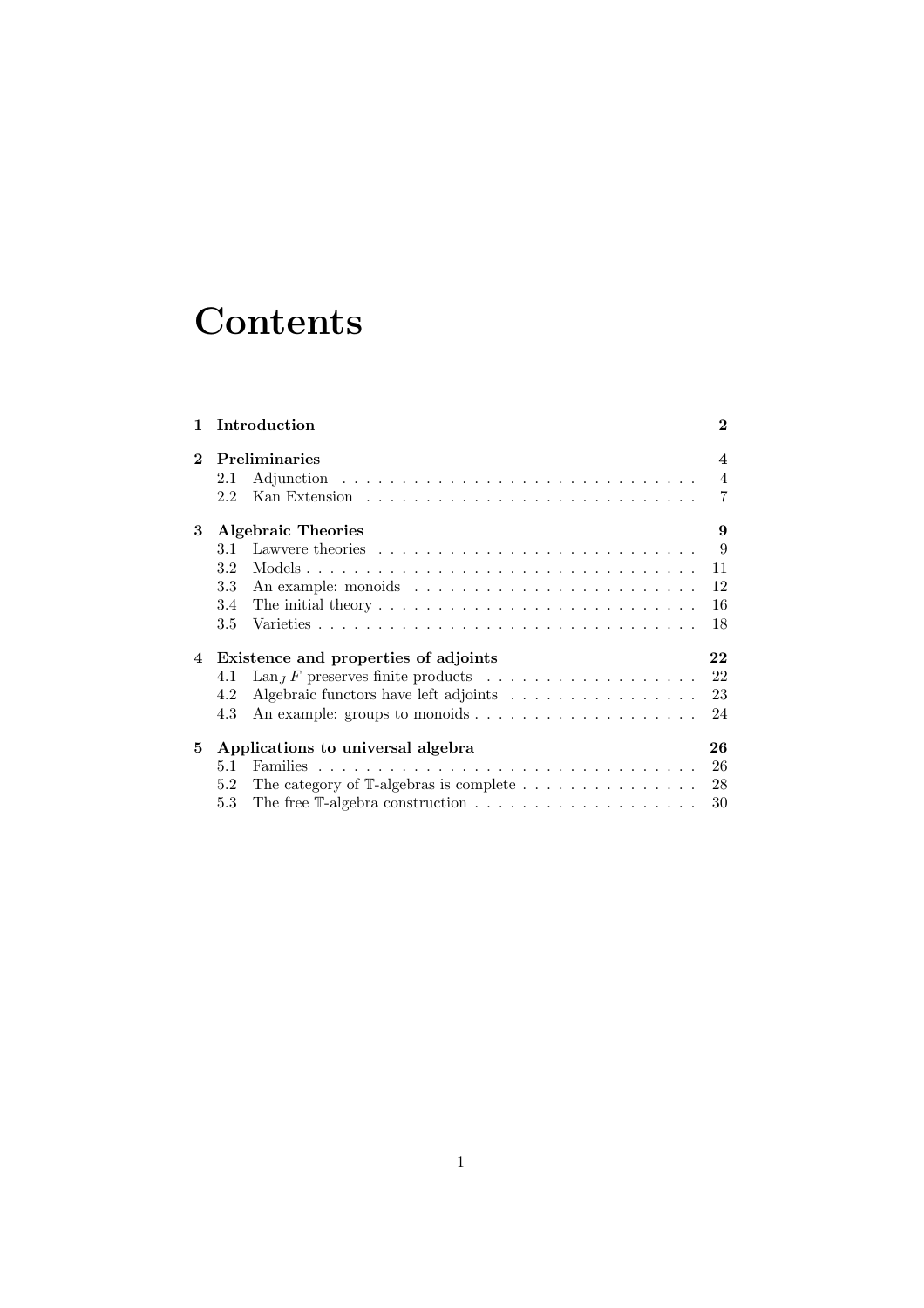# Chapter 1

# Introduction

When describing algebraic structure, traditional mathematical (eg. Bourbaki) practice is to define a collection of operations on a set and then specify a list of axioms that they must obey. This has proved to be a very successful approach, a great deal of rigor is achieved and many interesting results have come about by defining new and exotic structures in this fashion. As mathematics has developed, there have been many efforts to make these definitions more abstract and to specify how to describe a theory for each algebraic structure. This is the domain of universal algebra.

After defining the concept of group, mathematicians proceeded to develop "group theory". A certain amount of this is routine and applies analogously to other structures such as commutative rings – matters such as products, images, quotients, first isomorphism theorem and so on. To deal with this, we seek a "theory of groups" which crystallizes in a higher structure the essence of these commonalities. This theory will then have models which deliver back the groups as sets with structure.

As category theory has grown in popularity in the past century, one of the early persuasive examples of its power is found in dealing with this problem of algebraic theory. In his 1963 dissertation, F. William Lawvere provided a very accurate description of how algebraic theories should be represented in terms of categories and outlined how complete this representation is. This work by Lawvere was so accurate that, even unpublished, the ideas were very quickly understood and extended by authors such as Benabou, Mac Lane and Pareigis and the results made appearances in text books only a few years later. It has also been applied to computer science in recent years.

We will provide an outline of some of the concepts behind Lawvere's dissertation, though it is presented in a form much different from the original. First some standard theory on adjunction and Kan extension needs developing.

A Lawvere theory exists for every variety of algebras and captures the theory as a category T with finite coproducts. We may consider models of a Lawvere theory in any category with finite products, though the case of most interest is that of models in Set, called T-algebras. The Lawvere theory for monoids is constructed and indeed the models are proved to be monoids. The special case of the "empty" theory is outlined, giving an equivalence between the models of the theory in a category  $\mathcal X$  and the category itself.

By proving a result about left Kan extensions, one shows that all algebraic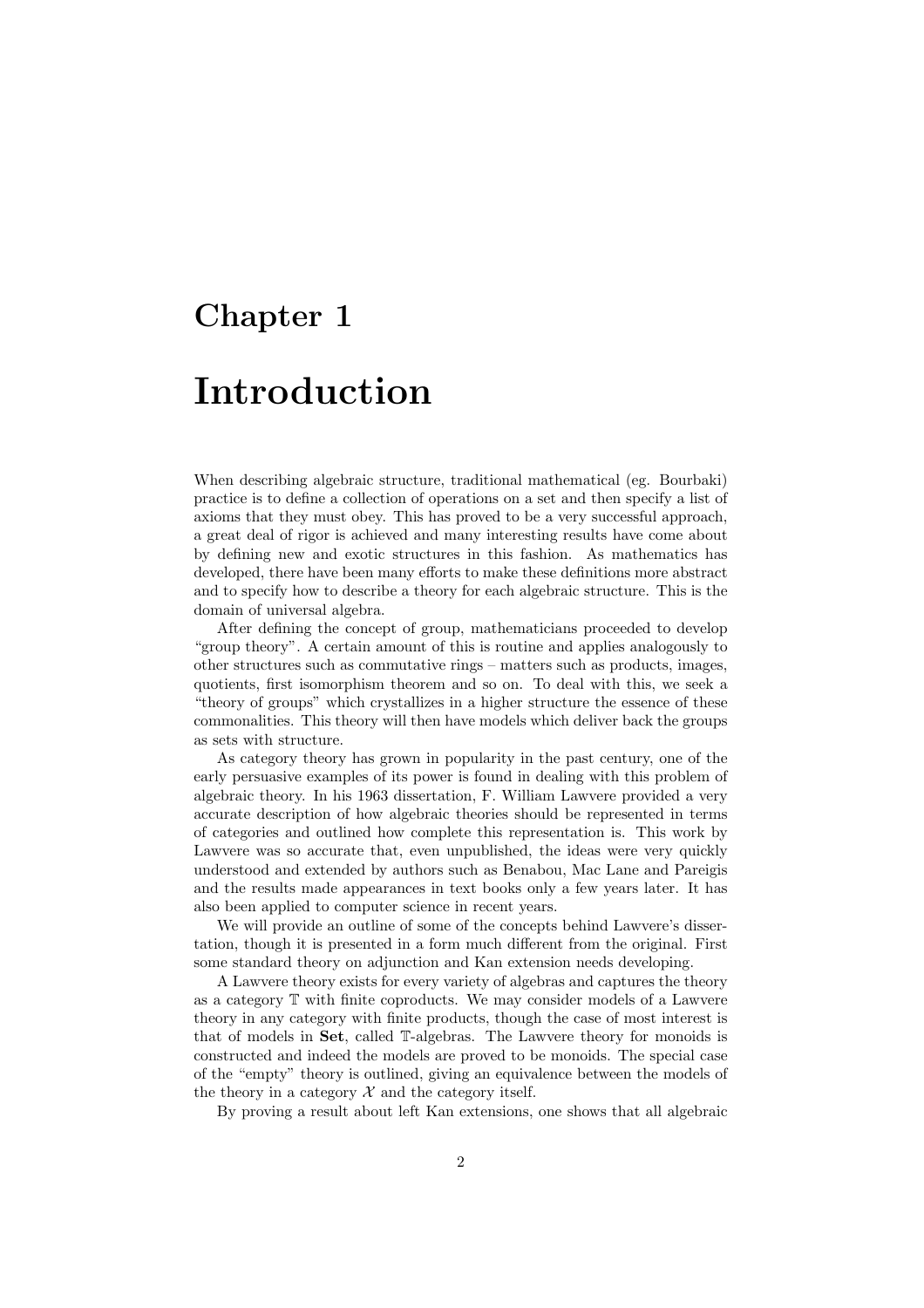functors have a left adjoint and a few familar constructions are provided as examples. The category of T-algebras is complete and cocomplete implying that there are always universal constructions such as product, coproduct and equalizer of T-algebras and their morphisms. The universal algebra matters mentioned earlier all depend on the availability of these constructions. The forgetful functor that sends each T-algebra to its underlying set has a left adjoint which is the free T-algebra construction. This is pretty amazing because even the example of free group on a set requires a delicate construction and a lot of work to prove its universal property.

These results demonstrate the power of Lawvere theories and the extent to which category theory is capable of describing existence results in algebra with extreme depth and accuracy.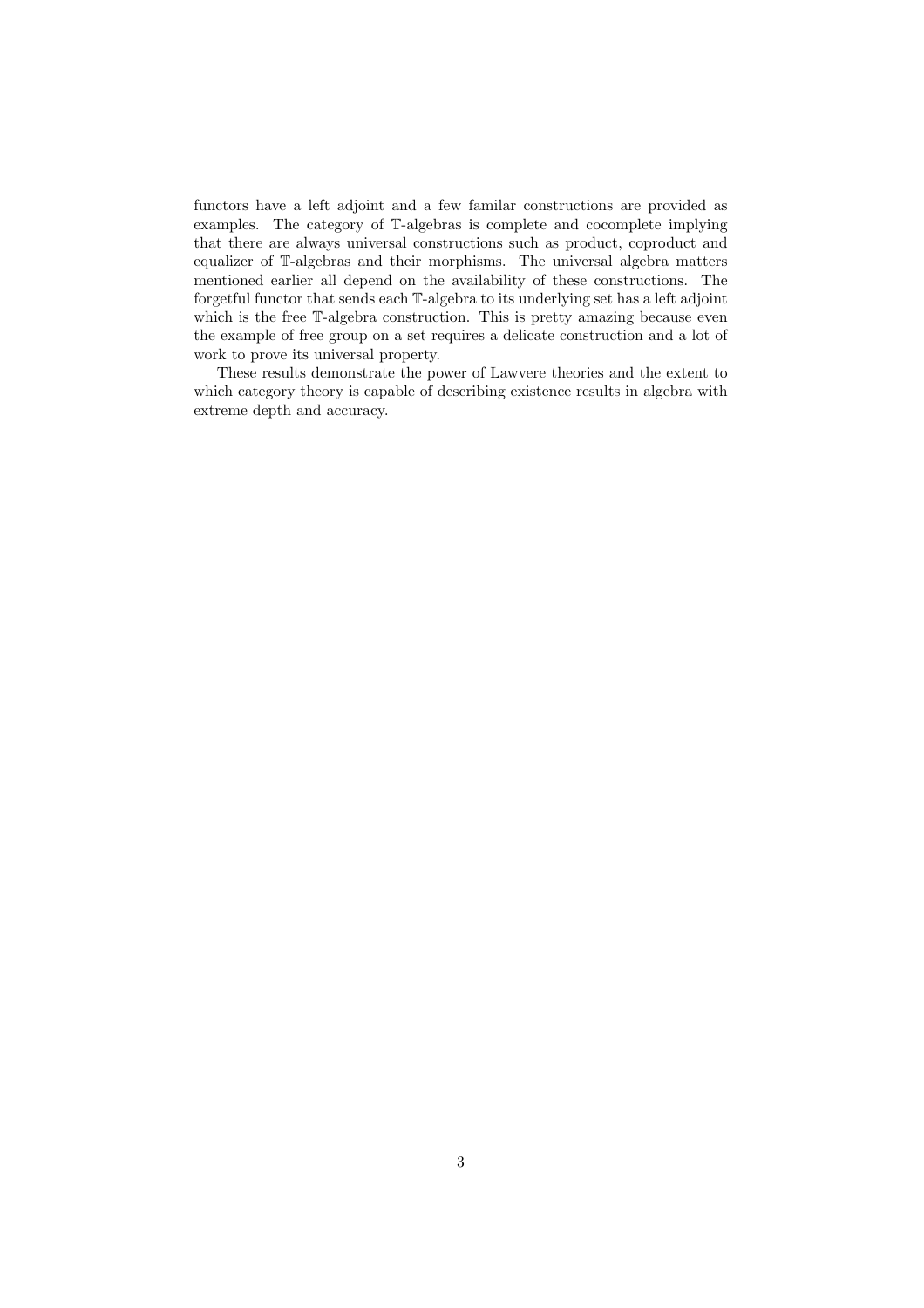# Chapter 2

# Preliminaries

We begin by presenting some definitions and theorems that are required for our work regarding Lawvere theories. The standard definitions of category, functor and natural transformation are omitted along with concepts such as duality, universals and limits. The standard theory treated here is that of adjunction and Kan extension. The majority of definitions in this chapter are contained in standard texts on category theory such as [1] or [2]. Most proofs have been omitted, except where they do not appear in standard texts.

### 2.1 Adjunction

**Definition** Let A and B be categories. An *adjunction* from A to B is a triple  $\langle S, T, \phi \rangle : \mathcal{B} \to \mathcal{A}$ , where S and T are functors

$$
\mathcal{A} \xrightarrow{\mathcal{S}} \mathcal{B}
$$

while  $\phi$  is a function which assigns to each pair of objects  $b \in \mathcal{B}$ ,  $a \in \mathcal{A}$ , a bijection of sets

$$
\phi = \phi_{b,a} : \mathcal{A}(Sb, a) \cong \mathcal{B}(b, Ta)
$$

which is natural in b and a.

Here the left hand side  $A(Sb, a)$  is the functor

$$
\mathcal{B}^{\mathrm{op}} \times \mathcal{A} \xrightarrow{S^{\mathrm{op}} \times I_{\mathcal{A}}} \mathcal{A}^{\mathrm{op}} \times \mathcal{A} \xrightarrow{\mathrm{hom}} \mathbf{Set}
$$

which sends each pair of objects  $\langle b, a \rangle$  to the homset  $\mathcal{A}(Sb, a)$ , and the right hand side is a similar such functor  $\mathcal{B}^{\text{op}} \times \mathcal{A} \to \mathbf{Set}$ . The naturality of the bijection  $\phi$ means just that it is natural in each place.

When we have an adjunction  $\langle S, T, \phi \rangle : \mathcal{B} \to \mathcal{A}$ , we then say S is a left adjoint for  $T$  and  $T$  is a *right adjoint* for  $S$ . For notation, we use

$$
S \dashv T \qquad \text{or} \qquad \mathcal{A} \xrightarrow[T]{S} \mathcal{B}
$$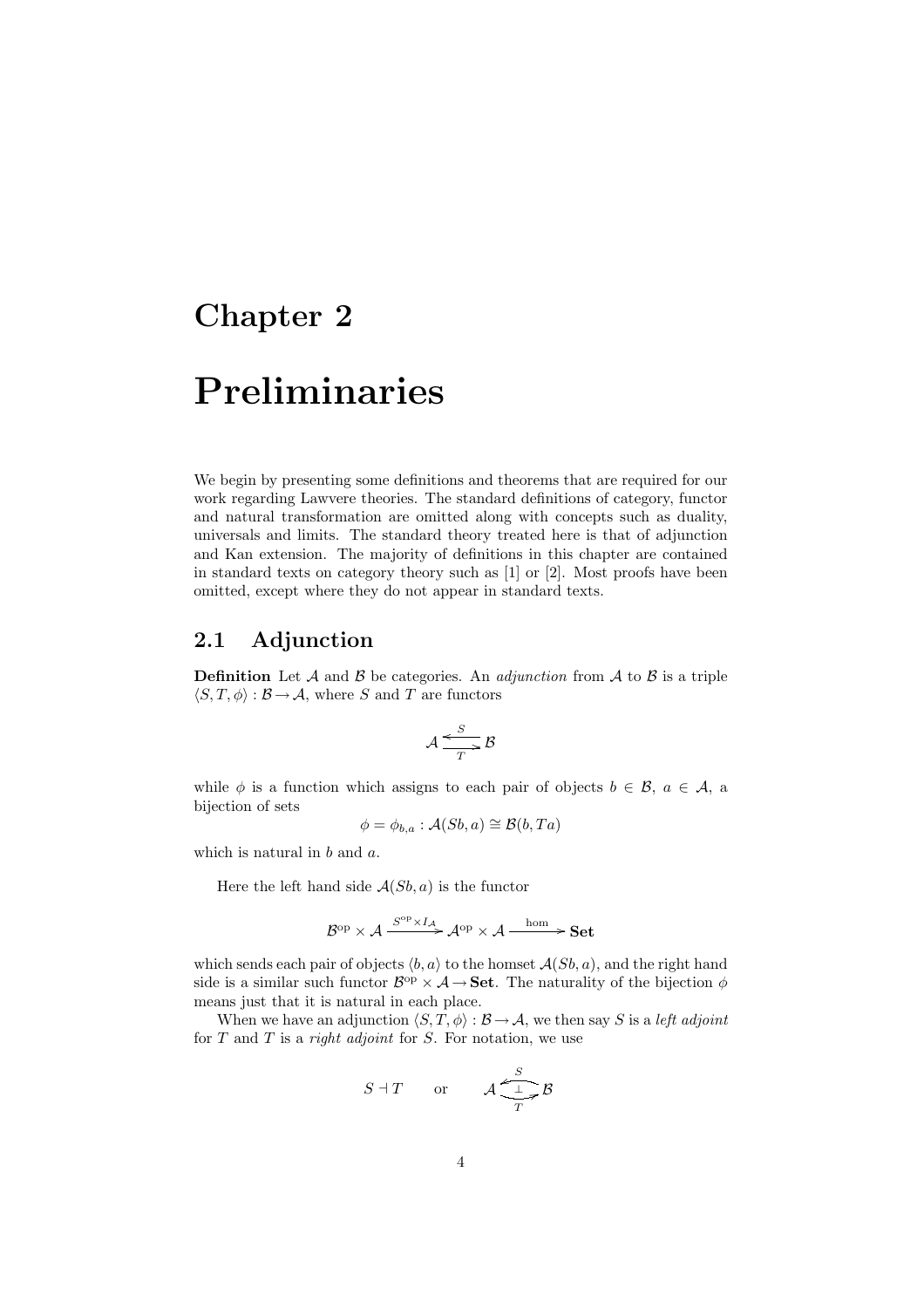to mean "S is a left adjoint for  $T$ " and "T is a right adjoint for  $S$ ".

In order to present enough theory to support later work, but not wanting to dwell too long on the more standard theory, four theorems will now be presented without proof. They may be found with proof in [1].

**Theorem 2.1.1** An adjunction  $\langle S, T, \phi \rangle : \mathcal{B} \to \mathcal{A}$  determines the following.

i) A natural transformation  $\eta: I_{\mathcal{B}} \to TS$  such that for each object b the arrow  $\eta_b$  is universal to T from b, while the right adjunct <sup>1</sup> of each  $f : Sb \rightarrow a$  is

$$
\phi f = Tf \circ \eta_b : b \to Ta. \tag{2.1}
$$

ii) A natural transformation  $\epsilon : ST \to I_A$  such that for each object b the arrow  $\epsilon_a$  is universal from a to S, while the left adjunct of each  $g : b \to Ta$  is

$$
\phi^{-1}g = \epsilon_a \circ Sg : Sb \to a. \tag{2.2}
$$

Moreover, each of the following composites are identities (of  $T$  and  $S$  respectively),

$$
T \xrightarrow{\eta T} TST \xrightarrow{T\epsilon} T , \quad S \xrightarrow{S\eta} STS \xrightarrow{\epsilon S} S , \qquad (2.3)
$$

We call  $\eta$  the unit and  $\epsilon$  the *counit* of the adjunction. In fact, the given adjunction is already determined by various portions of all these data, in the following sense.

**Theorem 2.1.2** Suppose we have functors  $S : \mathcal{B} \to \mathcal{A}$  and  $T : \mathcal{A} \to \mathcal{B}$ , and natural transformations  $\eta: I_{\mathcal{B}} \to TS$  and  $\epsilon: ST \to I_{\mathcal{A}}$  such that both composites in (2.3) are identity transformations. Then there is an adjunction  $\langle S, T, \phi \rangle$ :  $\mathcal{B} \rightarrow \mathcal{A}$  with  $\phi$  defined by (2.1) and  $\phi^{-1}$  by (2.2).

In light of this result, we often denote the adjunction  $\langle S, T, \phi \rangle : \mathcal{B} \to \mathcal{A}$  by  $\langle S, T; \eta, \epsilon \rangle : \mathcal{B} \to \mathcal{A}.$ 

**Definition** An *adjoint equivalence* of categories is an adjunction  $\langle S, T; \eta, \epsilon \rangle$ :  $\mathcal{B} \to \mathcal{A}$  in which both the unit and counit are natural isomorphisms:  $I_{\mathcal{B}} \cong TS$ ,  $ST \cong I_{\mathcal{A}}$ .

As equivalence and adjunction play a major role in later results, the following theorem is of particular importance.

**Theorem 2.1.3** The following properties of a functor  $S : \mathcal{B} \to \mathcal{A}$  are equivalent:

- i) S is part of an equivalence of categories,
- ii) S is part of an adjoint equivalence  $\langle S, T; \eta, \epsilon \rangle : \mathcal{B} \to \mathcal{A},$
- iii) S is essentially surjective, full and faithful.

Theorem 2.1.4 Suppose we have two adjunctions

$$
\langle S, T; \eta, \epsilon \rangle : \mathcal{B} \to \mathcal{A} \quad and \quad \langle \hat{S}, \hat{T}; \hat{\eta}, \hat{\epsilon} \rangle : \mathcal{C} \to \mathcal{B},
$$

they compose to give an adjunction specified by

$$
\langle \hat{S}S, T\hat{T}; T\hat{\eta}S \circ \eta, \hat{\epsilon} \circ \hat{S}\epsilon \hat{T} \rangle : C \to \mathcal{A}.
$$

<sup>&</sup>lt;sup>1</sup>If  $f : Sb \to a$  then we call  $\phi f : b \to Ta$  the right adjunct of f.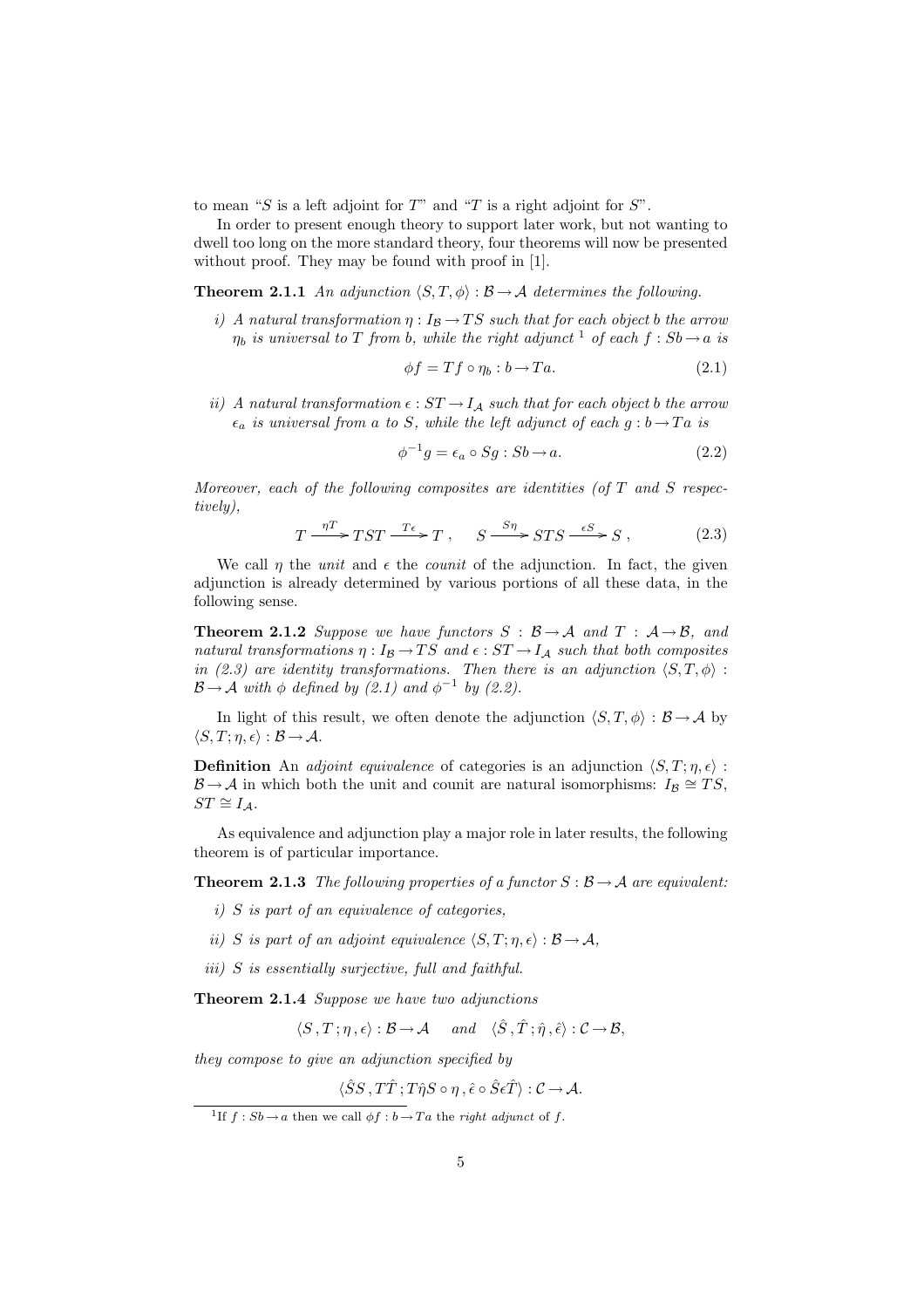Consider now an adjunction  $\langle S, T, \phi \rangle : \mathcal{B} \to \mathcal{A}$  and the associated natural isomorphism  $\phi_{a,b}$ :  $\mathcal{A}(Sb,a) \cong \mathcal{B}(b,Ta)$ . The functor S is called a "left" adjoint because it appears on the left in the hom-functor  $\mathcal{A}(S-,-)$ . The right adjoint is named in a similar fashion. However, if we introduce a third category  $\mathcal X$  and a pair of functors  $F : \mathcal{A} \to \mathcal{X}$  and  $G : \mathcal{B} \to \mathcal{X}$ , then we can obtain a bijection with  $S$  on the right (the "wrong" side). This fact is properly expressed and proved in the following theorem.

Theorem 2.1.5 (Adjoints on the wrong side) Suppose that we have an adjunction  $\langle S, T; \eta, \epsilon \rangle$  and two functors F and G,



then there is a bijection

$$
\phi: \operatorname{Nat}_a(GTa, Fa) \to \operatorname{Nat}_b(Gb, FSb).
$$

**Proof** Let  $\phi$ : Nat<sub>b</sub>(Gb, FSb)  $\rightarrow$  Nat<sub>a</sub>(GTa, Fa) be defined by sending  $\alpha$ :  $G \rightarrow FS$  to the composite

$$
GT \xrightarrow{\alpha T} FST \xrightarrow{F\epsilon} F
$$

so that  $\phi(\alpha) = F \epsilon \circ \alpha T$ .

Let  $\theta$ : Nat<sub>a</sub>( $GTa, Fa$ )  $\rightarrow$  Nat<sub>b</sub>( $Gb, FSb$ ) be defined by sending  $\beta : GT \rightarrow S$ to the composite

$$
G \xrightarrow{G\eta} GTS \xrightarrow{\beta S} FS
$$

so that  $\theta(\beta) = \beta S \circ G\eta$ .

It is easy to show that  $\theta$  is inverse to  $\phi$ . We can already see that  $\theta(\phi(\alpha)) =$  $(F \epsilon \circ \alpha T)S \circ G\eta = F \epsilon S \circ \alpha TS \circ G\eta$  and if we consider the commuting diagram below,



we can see also that  $F \epsilon S \circ \alpha T S \circ G \eta = I_{FS} \circ \alpha = \alpha$  and hence  $\theta(\phi(\alpha)) = \alpha$ . The square on the left commutes because of the naturality of  $\alpha$ , and the commuting triangle on the right is obtained from one of the unit-counit identities. We can show in a similar fashion that  $\phi(\theta(\beta)) = \beta$  and so  $\phi$  is a bijection as required.

This result has been proved with much greater generality by Kelly in [5].

 $\blacksquare$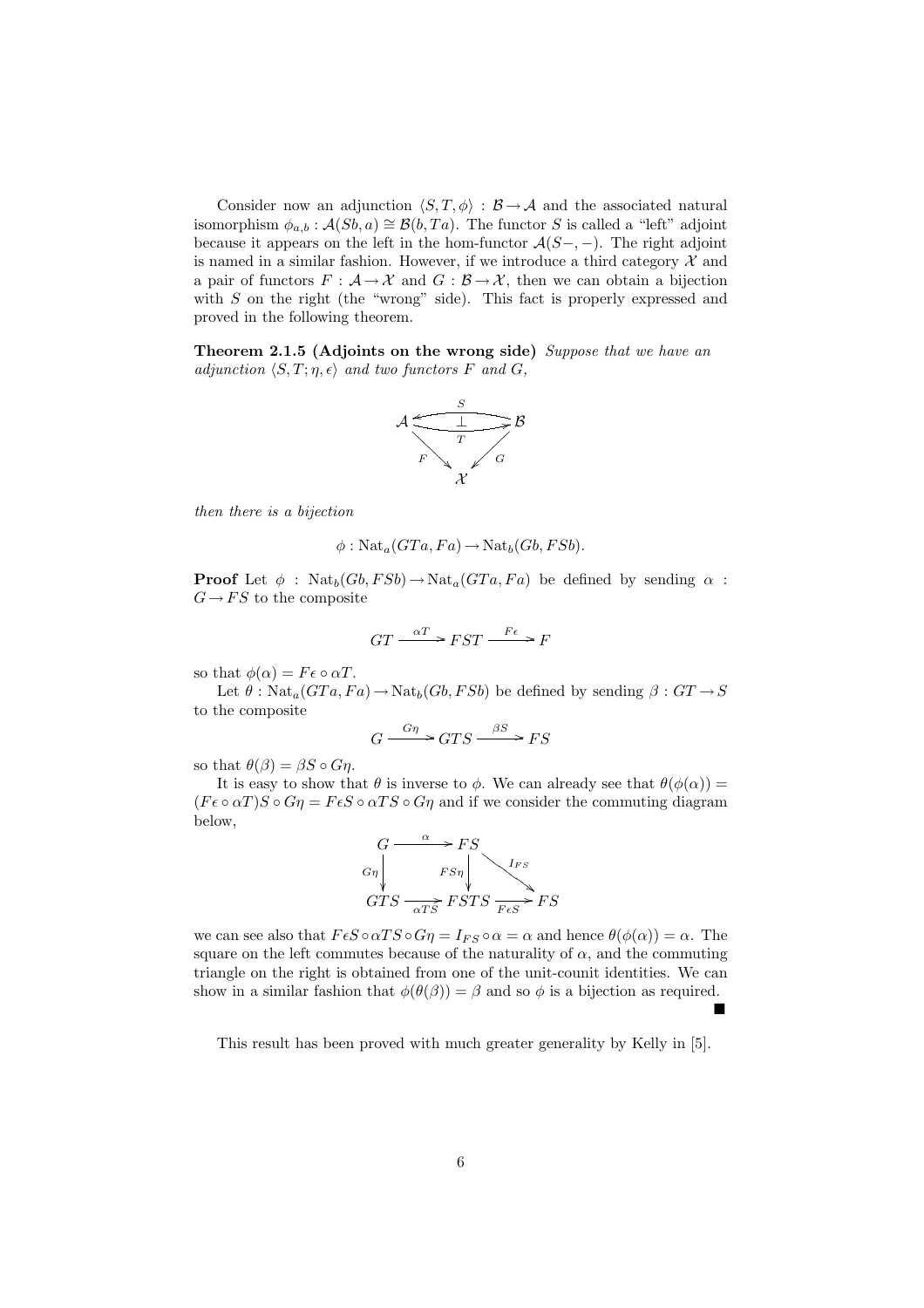### 2.2 Kan Extension

Given a functor  $J : A \rightarrow \mathcal{B}$  and a category  $\mathcal{X}$ , consider the functor category  $[\mathcal{B}, \mathcal{X}]$ with objects the functors  $G : \mathcal{B} \to \mathcal{X}$  and arrows the natural transformations  $\sigma: G \to G'$ . We define the functor  $res_J : [\mathcal{B}, \mathcal{X}] \to [\mathcal{A}, \mathcal{X}]$  to be "pre-compose with  $J^{\prime\prime}$ , more specifically, res<sub> $J$ </sub> is defined by the assignments

$$
\langle \sigma : G \to G' \rangle \longmapsto \langle \sigma J : GJ \to G'J \rangle.
$$

The problem of Kan extension is to find left and right adjoints to res<sub>J</sub>. Here we will consider the problem only for left adjoints.

**Definition** Given functors  $J : A \rightarrow B$  and  $F : A \rightarrow \mathcal{X}$ , a left Kan extension of F along J is a pair L,  $\eta : F \to LJ$  consisting of a functor  $L \in [\mathcal{B}, \mathcal{X}]$  and a natural transformation  $\eta$  which is universal as an arrow from F to res<sub>J</sub> :  $[\mathcal{B}, \mathcal{X}] \rightarrow [\mathcal{A}, \mathcal{X}]$ . The diagram is shown below.



As always, this universality determines the functor  $L$  uniquely up to isomorphism. In detail, this universality means that for each pair S and  $\alpha : F \to SJ$ there is a unique natural transformation  $\sigma: L \to S$  such that  $\alpha = \sigma J \circ \eta$ .

The assignment  $\sigma \mapsto \sigma J \circ \eta$  is a bijection

$$
Nat(L, S) \cong Nat(F, res_J S)
$$

natural in  $S$ ; again, this natural bijection determines  $L$  from  $J$  and  $F$ . It is called a "left" Kan extension because L appears on the left in the bijection. It follows that if every functor  $F \in [A, \mathcal{X}]$  has a left Kan extension  $\langle L, \eta_F : F \to LJ \rangle$ , then the assignment  $F \mapsto L$  is the object function of a left adjoint to res<sub>J</sub> and  $\eta$  is the counit of this adjunction. When this is the case we denote  $L$  by  $\text{Lan}_J F$  and have Lan<sub>J</sub>  $\exists$  res<sub>J</sub>.

**Theorem 2.2.1** Given  $J : A \rightarrow B$ , let  $F : A \rightarrow X$  be a functor such that the composite  $(J \downarrow b) \rightarrow A \rightarrow \mathcal{X}$  has for each  $b \in \mathcal{B}$  a colimit

$$
Lb = \text{Colim}((J \downarrow b) \xrightarrow{Q} \mathcal{A} \xrightarrow{F} \mathcal{X}) = \text{Colim}_{f} Fa, \quad f \in (J \downarrow b)
$$

in  $\mathcal{X}$ , with limiting cocone  $\lambda$ .

Each  $g : b \rightarrow b'$  induces a unique arrow

$$
Lg: \operatorname{Colim} FQ \to \operatorname{Colim} FQ'
$$

commuting with the limiting cocones. These formulas define a functor L :  $\mathcal{B} \to \mathcal{X}$ , and for each  $a \in \mathcal{A}$ , the components  $\lambda_{I,a} = \eta_a$  of the limiting cocones define a natural transformation  $\eta : F \to LJ$ , and L,  $\eta$  is a left Kan extension of F along J.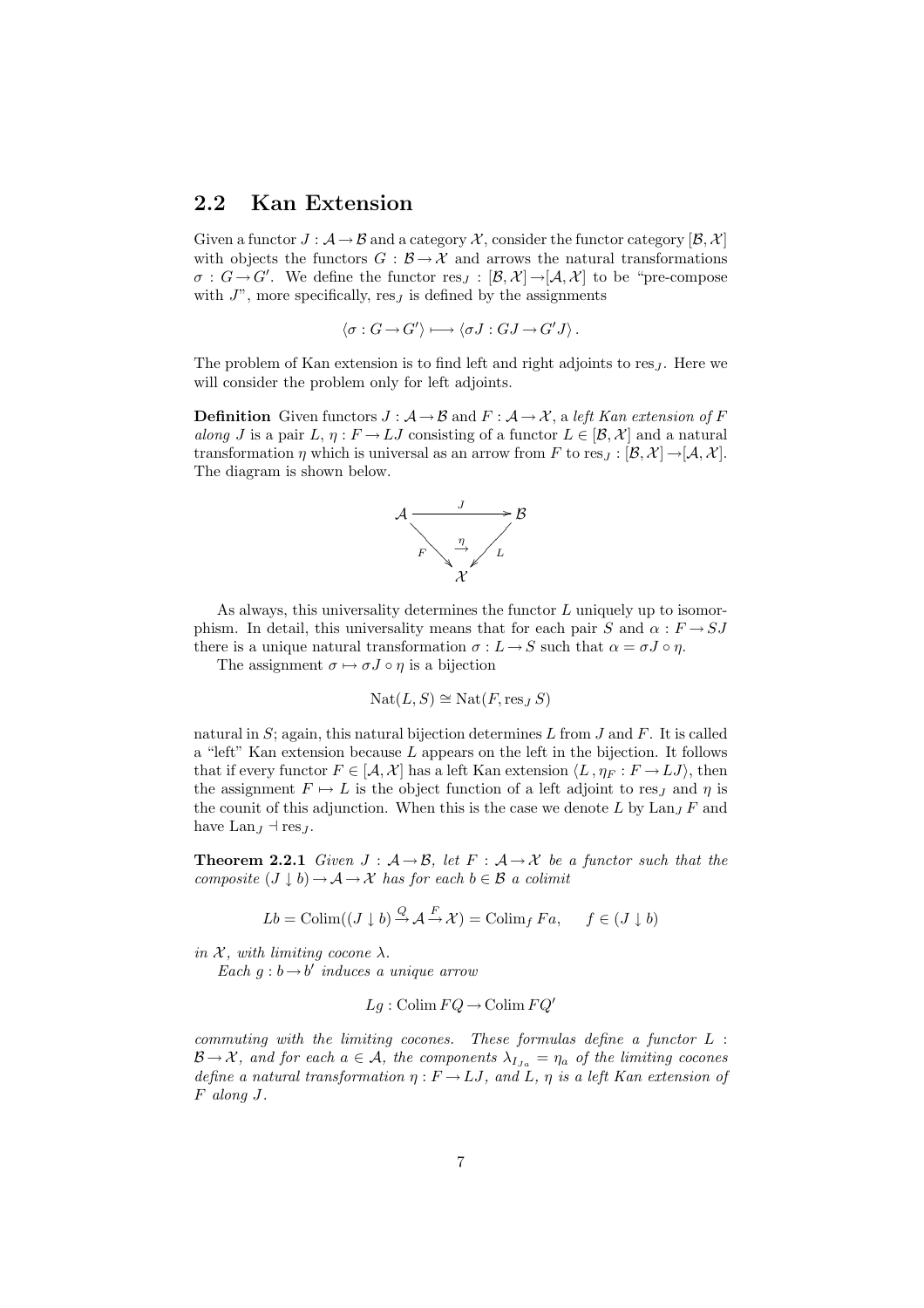Corollary 2.2.2 If  $A$  is small,  $B$  is locally small and  $X$  is cocomplete, any functor  $F: \mathcal{A} \to \mathcal{X}$  has a left Kan extension along any  $J: \mathcal{A} \to \mathcal{B}$ , and res<sub>J</sub> has a left adjoint.

Corollary 2.2.3 The pair L,  $\eta : F \to LJ$  is a pointwise Kan extension of F along J if and only if, for all  $x \in \mathcal{X}$  and  $b \in \mathcal{B}$ ,

 $\mathcal{X}(Lb, x) \longrightarrow \text{Nat}_{a}(\mathcal{B}(Ja, b), \mathcal{X}(Fa, x)),$ 

sending  $g : Lb \to x$  to the transformation with the component

$$
\mathcal{B}(Ja,b) \xrightarrow{L} \mathcal{X}(LJa,Lb) \xrightarrow{\mathcal{X}(\eta_a,g)} \mathcal{X}(Fa,x)
$$

at  $a \in \mathcal{A}$ , is a bijection.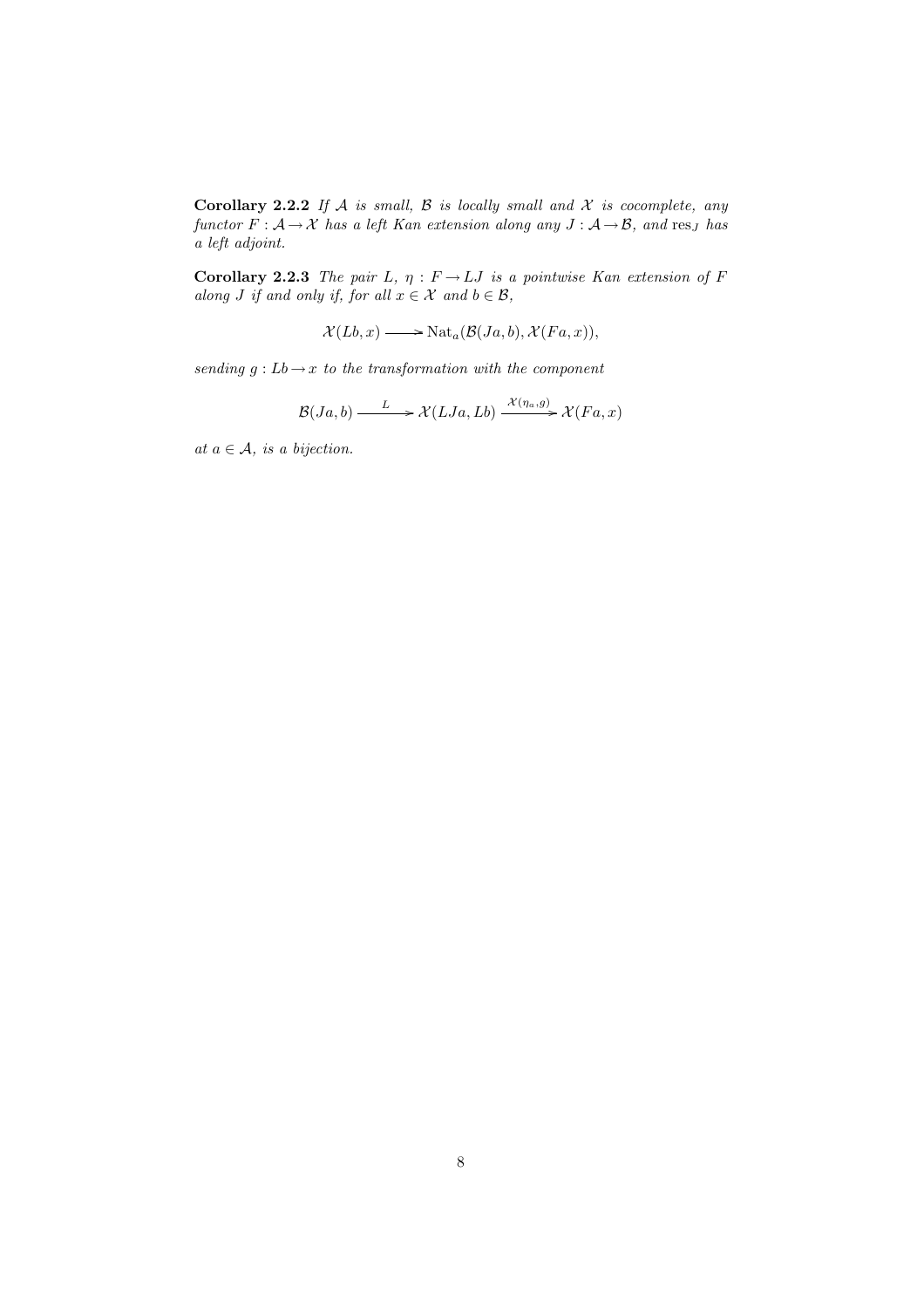# Chapter 3

# Algebraic Theories

F. William Lawvere's 1963 dissertation titled Functorial Semantics of Algebraic Theories (reprinted as [4]) introduced some very significant ideas that demonstrated how theories for general algebra could be condensed into certain kinds of categories. These categories contain within them all the information required to describe a given algebraic structure independently of the context in which they are usually studied. Lawvere puts it himself:

Algebras (and other structures, models, etc.) are actually functors to a background category from a category which abstractly concentrates the essence of a certain general concept of algebra, and indeed homomorphisms are nothing but natural transformations between such functors. Categories of algebras are very special, and explicit axiomatic characterizations of them can be found, thus providing a general guide to the special features of construction in algebra.

In this chapter we define what we mean by Lawvere theory and model of a Lawvere theory and explain the above quotation.

### 3.1 Lawvere theories

When one considers how many standard algebraic structures are described, one sees that many are defined by a collection of operations on a set together with some axioms that the operations must obey. A standard example is that of group structure. We describe a group as a set  $X$  together with three operations:

$$
\mu: X^2 \longrightarrow X^1 \qquad \mu(x, y) = xy
$$
  
\n
$$
\sigma: X^1 \longrightarrow X^1 \qquad \sigma(x) = x^{-1}
$$
  
\n
$$
\eta: X^0 \longrightarrow X^1 \qquad \eta \qquad \eta = 1
$$

a binary operation called "multiplication", a unary operation called "inverse" and a nullary operation called "identity". The axioms that they must obey are

$$
x(yz) = (xy)z
$$
,  $x1 = x = 1x$  and  $xx^{-1} = 1 = x^{-1}x$ .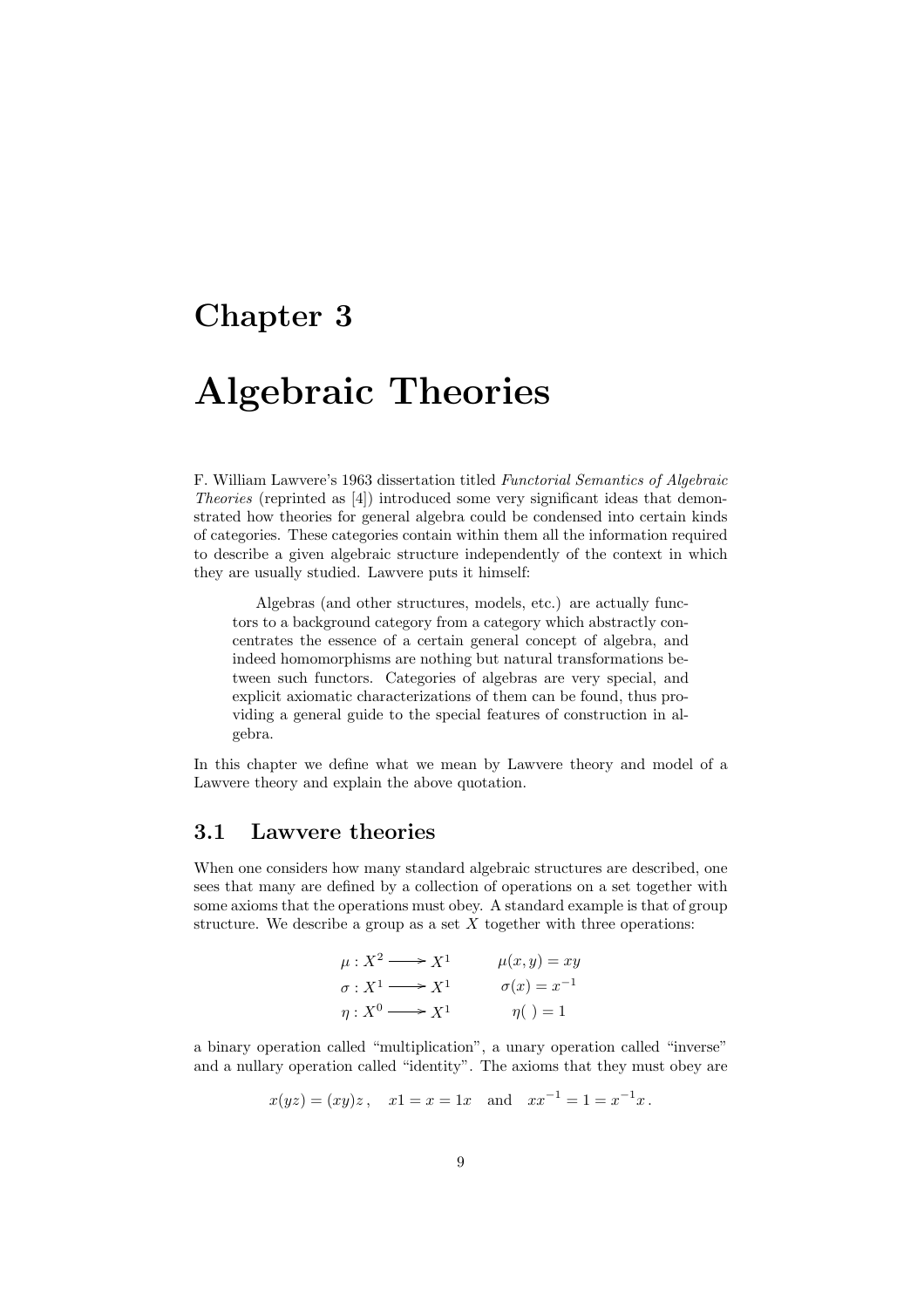There are many other examples that are described in a similar manner, such as rings, R-modules and R-algebras  $(R$  is a commutative ring). These considerations led to a subject called universal algebra and the concept, within that subject, of variety.

Consider a set  $\Omega$ , whose elements are thought of as *abstract operations*, which is graded by a function ari :  $\Omega \to \mathbb{N}$ , called arity. Let  $F(\Omega)$  denote the category whose objects are sets  $X$  equipped with a function

$$
a_\omega:X^n\to X
$$

for each  $\omega \in \Omega$  with  $\text{ari}(\omega) = n$ ; we call  $a_{\omega}$  an operation of type  $\omega$ . The morphisms of  $F(\Omega)$  are functions which preserve the operations of all the types.

A variety is any category A which is a full subcategory of some  $F(\Omega)$  closed under products, subobjects and homomorphic images. By the Garrett Birkhoff theorem, the objects of A are obtained from those of  $F(\Omega)$  by imposing equational axioms.

A derived operation in this setting is a function  $a: X^n \to X^m$  all of whose projections

$$
X^n \xrightarrow{a} X^m \xrightarrow{\pi_i} X,
$$

 $i = 1, \ldots, m$ , is of the form  $a_{\omega}$  for some  $\omega \in \Omega$ .

Though varieties cover many common algebraic structures, there are some that cannot be described in this fashion. Examples include fields, partially ordered sets and categories.

Categories are well suited to describing varieties. Each (derived) operation  $\rho: X^n \to X^m$  may be considered as a map  $\hat{\rho}: c^n \to c^m$  in a category C with finite products and each equational axiom may be regarded as a commuting diagram in  $\mathcal{C}$ . It is with these considerations in mind that we give the following definition.

**Definition** Let C be a category with finite coproducts, we call C a *Lawvere* theory when every object  $c \in \mathcal{C}$  is a finite copower of one object  $c_0 \in \mathcal{C}$ . We call  $c_0$  the generating object and say that C is one-sorted <sup>1</sup>.

The choice to use coproduct here instead of product (by duality) does not have any great significance and actually differs from the usage of other authors. We define it this way only because it makes our examples easier to describe. For example, the skeletal category S of finite sets is a Lawvere theory with generating object  $c_0 = \langle 1 \rangle$  (since  $\langle n \rangle = \langle 1 \rangle \langle n \rangle$ ; this is the subject of section 3.4.

Now with this definition in mind, consider a Lawvere theory T with generating object 1 (generally not terminal) and three maps

 $1 \longrightarrow 1 + 1$ ,  $1 \longrightarrow 1$ , and  $1 \longrightarrow 0$ 

such that the following diagrams commute.

$$
\begin{array}{ccc}\n1+1+1 < \xrightarrow{l+\mu} 1+1 & 1 < \xrightarrow{l+\eta} 1+1 & \xrightarrow{\eta+1} 1 & \\
\downarrow \mu+1 & \uparrow \mu & \uparrow \mu & \uparrow \mu & \uparrow \mu & \\
1+1 < \xrightarrow{\mu} & 1 & \downarrow \mu & \uparrow \mu & \\
1+1 < \xrightarrow{\mu} & 1 & \downarrow \mu & \downarrow \mu & \downarrow \mu & \\
1+1 < \xrightarrow{\mu} & 1 & \downarrow \mu & \downarrow \mu & \downarrow \mu & \\
1+1 < \xrightarrow{\mu} & 1 & \downarrow \mu & \downarrow \mu & \downarrow \mu & \\
1+1 < \xrightarrow{\mu} & 1 & \downarrow \mu & \downarrow \mu & \downarrow \mu & \\
1+1 < \xrightarrow{\mu} & 1 & \downarrow \mu & \downarrow \mu & \downarrow \mu & \downarrow \mu & \\
1+1 < \xrightarrow{\mu} & 1 & \downarrow \mu & \downarrow \mu & \downarrow \mu & \downarrow \mu & \downarrow \mu & \\
1+1 < \xrightarrow{\mu} & 1 & \downarrow \mu & \downarrow \mu & \downarrow \mu & \downarrow \mu & \downarrow \mu & \downarrow \mu & \downarrow \mu & \downarrow \mu & \\
1+1 < \xrightarrow{\mu} & 1 & \downarrow \mu & \downarrow \mu & \downarrow \mu & \downarrow \mu & \downarrow \mu & \downarrow \mu & \downarrow \mu & \downarrow \mu & \downarrow \mu & \downarrow \mu & \downarrow \mu & \downarrow \mu & \downarrow \mu & \downarrow \mu & \downarrow \mu & \downarrow \mu & \downarrow \mu & \downarrow \mu & \downarrow \mu & \downarrow \mu & \downarrow \mu & \downarrow \mu & \downarrow \mu & \downarrow \mu & \downarrow \mu & \downarrow \mu & \downarrow \mu & \down
$$

<sup>1</sup>In general, if C had n generating objects then we would say that it is n-sorted.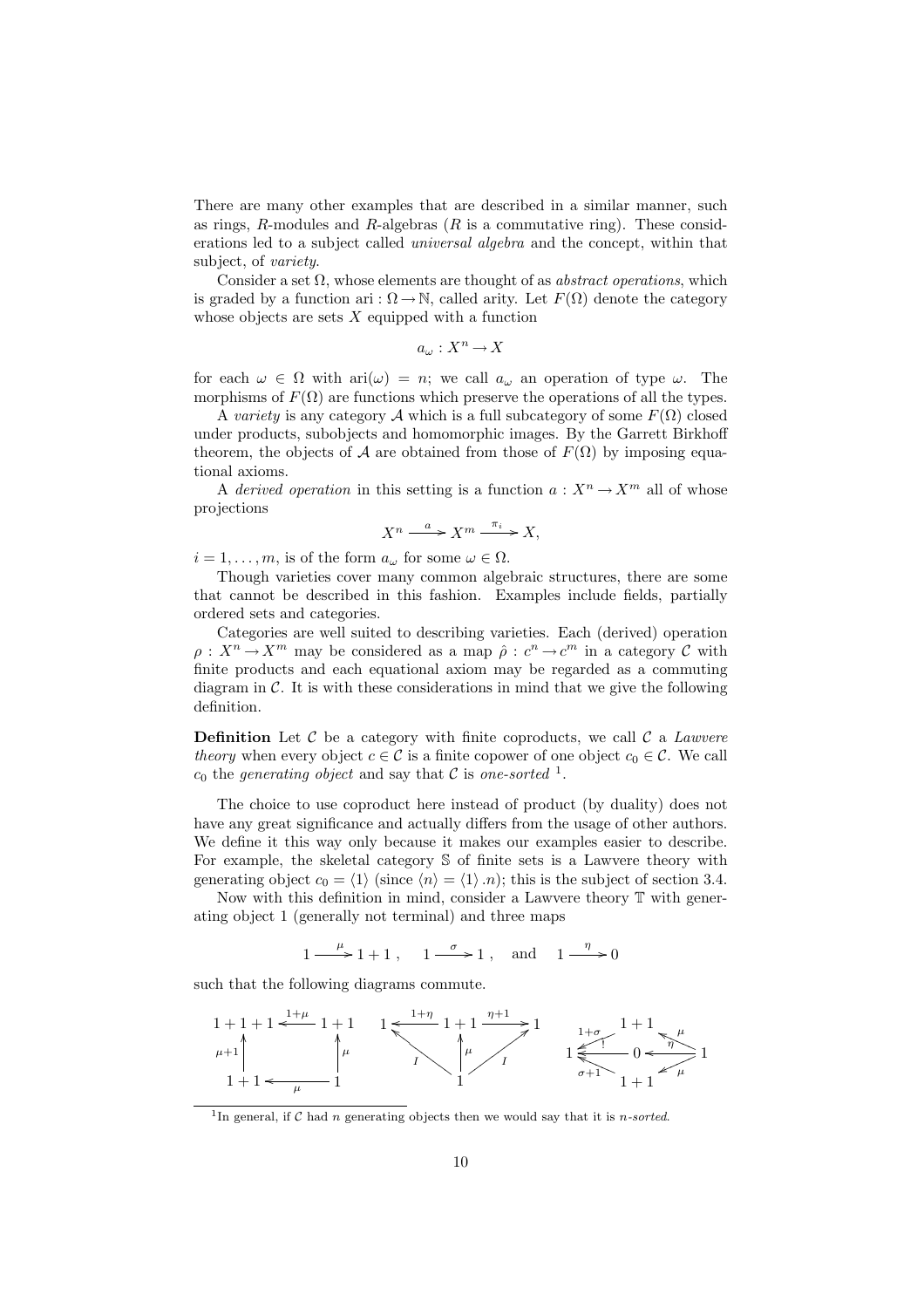It would seem here that the object 1 behaves as a group in  $\mathbb{T}^{\text{op}}$  and that maybe this category contains all the structure needed to define groups in all kinds of contexts. However, how is this category linked to the category of groups Grp? How does one describe group homomorphisms using this category? Is this category exactly the one we are looking for? This leads us neatly to the next section.

## 3.2 Models

While we are able to abstractly present the operations and axioms required to specify a group, we have not yet specified how to link this to concrete examples. We use the word model to describe any mathematical object that may reasonably be said to satisfy the requirements of the theory, a more exact definition is provided shortly. Intuitively, if we understand what structure the theory is specifying, a model is just a set (or a function, or a space etc.) equipped with the specified structure.

**Definition** Let  $\mathcal{X}$  be a category with finite products and let  $\mathbb{T}$  be a Lawvere theory. A finite product preserving functor  $F : \mathbb{T}^{\text{op}} \to \mathcal{X}$  is called a model of  $\mathbb{T}$ in X. The full subcategory of  $[\mathbb{T}^{op}, \mathcal{X}]$  containing these is called the category of models of  $\mathbb T$  in  $\mathcal X$  and is denoted by  $\mathrm{Prod}(\mathbb{T}^{\mathrm{op}}, \mathcal X)$ .

When  $\mathcal{X} = \mathbf{Set}$  we will call Prod( $\mathbb{T}^{\mathrm{op}}, \mathbf{Set}$ ) the category of T-algebras, or T- Alg.

The consequences of being a functor are very helpful in this context, especially where they preserve products. For each commuting diagram in T, there is a corresponding commuting diagram in  $\mathcal X$  and if  $F1 = x$ , then  $F2 = x^2$ ,  $F3 = x^3$  and so on. As an example, if there were a map  $\sigma : 1 \rightarrow 2$  in T satisfying

$$
\sigma+1\begin{matrix}3&\xrightarrow{1+\sigma}&2\\&\nearrow\\2&\xrightarrow{\sigma}&1\end{matrix}
$$

and  $F1 = x$  then x satisfies

$$
F\sigma \times 1 \downarrow \qquad \qquad F\sigma
$$
\n
$$
F\sigma \times 1 \downarrow \qquad \qquad F\sigma
$$
\n
$$
x^2 \xrightarrow{F\sigma} x
$$

in  $\mathcal{X}$ .

It should be noted that  $x = F1$  alone has no structure, it is just an object in  $\mathcal X$  (usually a set). In an opposing sense, the Lawvere theory  $\mathbb T$  has clear structure, but it is too far removed from the category of sets to be of use. It is precisely the product preserving structure that allow us the connect the two together.

This approach also allows us to describe the (homo-)morphisms of the algebra. Suppose there are two functors F and G in  $\text{Prod}(\mathbb{T}^{\text{op}}, \mathcal{X})$  and a natural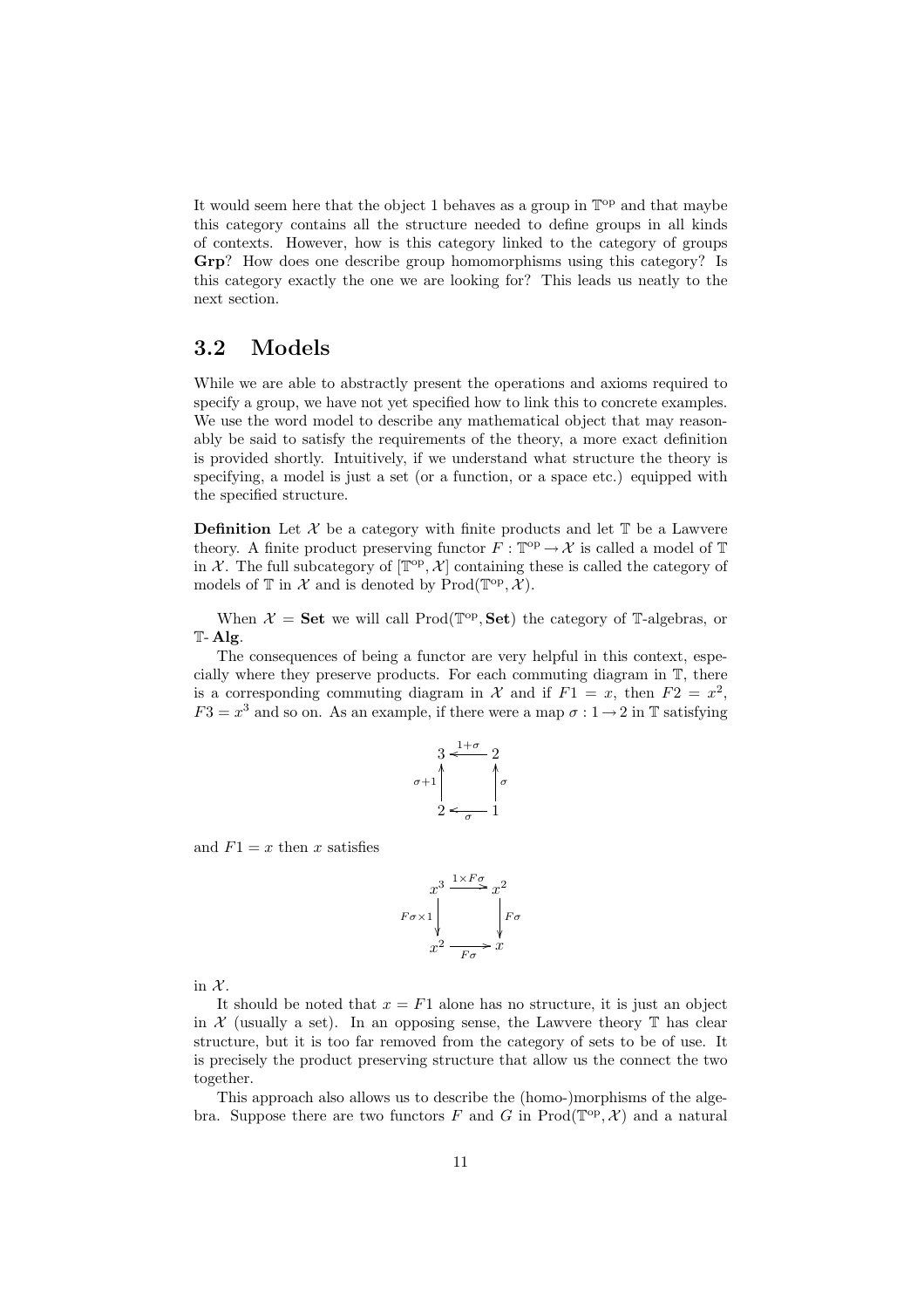transformation  $\alpha : F \to G$ . Then by considering the following diagrams



one can see that  $\alpha_n$  is completely determined by  $\alpha_1$ , in fact  $\alpha_n = \alpha_1^n$ . When you combine this with the maps specified in  $\mathbb{T}$ , one sees that  $\alpha_1$  preserves all the operations, just as a morphism of algebras should. For example, for a binary operation  $\sigma$  we have

$$
\begin{array}{c}\nF2\xrightarrow{\alpha_1\times\alpha_1}G2\\
F\sigma\n\end{array}\n\quad\n\begin{array}{c}\nF2\xrightarrow{\alpha_1\times\alpha_1}G2\\
F\sigma\n\end{array}
$$
\n
$$
F1\xrightarrow{\alpha_1}\nG1.
$$

We will see all of these properties in the following section.

### 3.3 An example: monoids

We begin by reminding the reader of the structure of a monoid.

**Definition** A monoid is a triple  $\langle X, *, 1 \rangle$  where X is a set,  $*$  is an associative binary operation and  $1$  is an element of  $X$  that acts as an identity under the binary operation. So for all  $x, y, z \in X$  we have the equational axioms

$$
x * (y * z) = (x * y) * z
$$
 and  $x * 1 = x = 1 * x$ .

Some familiar monoids are  $\langle \mathbb{N}, +, 0 \rangle$  and  $\langle \mathbb{Z}, \times, 1 \rangle$ . A monoid morphism from  $\langle X, \ast, 1 \rangle$  to  $\langle Y, \circ, 0 \rangle$  is a function  $f : X \to Y$  which preserves the binary operation and sends the identity in  $X$  to that in  $Y$ . That is,

$$
f(a * b) = f(a) \circ f(b)
$$
 and  $f(1) = 0$ .

Monoid morphisms compose as functions and so we have a category Mon whose objects are monoids and whose arrows are monoid morphisms.

We can construct a monoid from any set X. Let  $X^*$  be the set of "words" in elements of X, that is, the set of tuples  $\mathbf{x} = (x_1, x_2, \dots, x_n)$  of elements in X. Let it have a binary operation  $\oplus$  which is concatenation of words; that is,

$$
(x_1,\ldots,x_n)\oplus (y_1,\ldots,y_m)=(x_1,\ldots,x_n,y_1,\ldots,y_m).
$$

Concatenation is an associative operation and the empty word  $o = ()$  is an identity. Hence  $\langle X^*, \oplus, o \rangle$  is a monoid, we call it the free monoid on X and denote it by  $X^*$ .

The formulation given here is the traditional approach; where monoids are regarded as sets with the given structure. However, monoids may be generalised to mathematical objects other than sets in the following manner.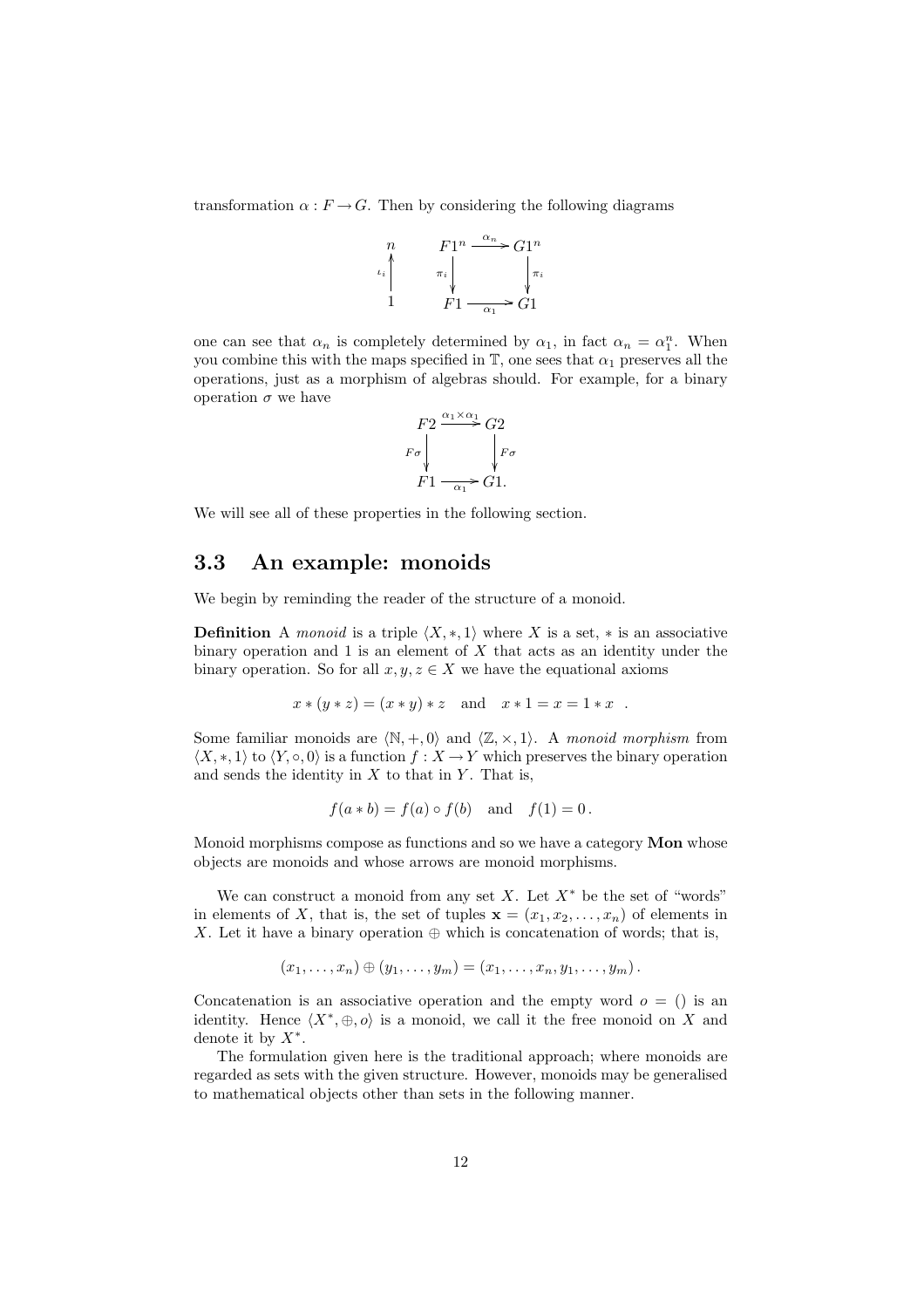**Definition** Let  $\mathcal{C}$  be a category with finite products and terminal object  $t$ . Then a monoid in C is a triple  $\langle c, \mu : c \times c \rightarrow c, \eta : t \rightarrow c \rangle$  such that the following diagrams commute.



A morphism  $f : \langle c, \mu, \eta \rangle \to \langle c', \mu', \eta' \rangle$  of monoids is an arrow  $f : c \to c'$  such that both diagrams below



commute. Together with these morphisms, the monoids in  $\mathcal C$  constitute a category **Mon** $(\mathcal{C})$ . <sup>2</sup>

We may intuitively understand the maps  $\mu$  and  $\eta$  in C as a binary operation and a constant, then the first set of commuting diagrams describes the associativity of the binary operation and the identity nature of the constant. The second set of commuting diagrams then describes how monoid morphisms preserve structure. Hence, if  $C = Set$  then this definition reduces to that given initially and  $Mon(Set) = Mon.$ 

We claim that there is a Lawvere theory, call it M, such that  $\text{Prod}(\mathbb{M}^{\text{op}}, \mathcal{X}) \simeq$  $Mon(X)$ . This theory concentrates all the structure of a monoid and any models of this theory will have monoid structure.

Let M have as objects the finite sets  $\langle n \rangle$  (including the empty set), that is, M has the same objects as S. We will abuse standard notation somewhat and refer to the objects in  $M$  by their cardinality, that is,  $m$  is the set with m elements and  $0 = \emptyset$ . Where there might be any confusion, we will return to the original notation,  $\langle n \rangle = \{1, 2, \ldots, n\}$ . The arrows in M are defined by  $M(n, m) = \text{Mon}(n^*, m^*)$ , that is, the arrows from *n* to *m* are all the monoid morphisms from  $n^*$  to  $m^*$ . This category will be called the Lawvere theory for monoids, we will see shortly why.

It should be noted here that because monoid morphisms preserve the multiplication in the monoid, each morphism  $f : n^* \to m^*$  on a free monoid is completely determined by its values on the one-element words. It must also map the empty word to the identity. Hence there is a bijection

$$
\mathbf{Mon}(n^*, m^*) \cong \mathbf{Set}(\langle n \rangle, m^*)
$$

natural in  $m^*$ .

Proposition 3.3.1 M is a Lawvere theory.

<sup>2</sup>This definition is less general than the standard definition for monoid in a monoidal category but it fits our needs here.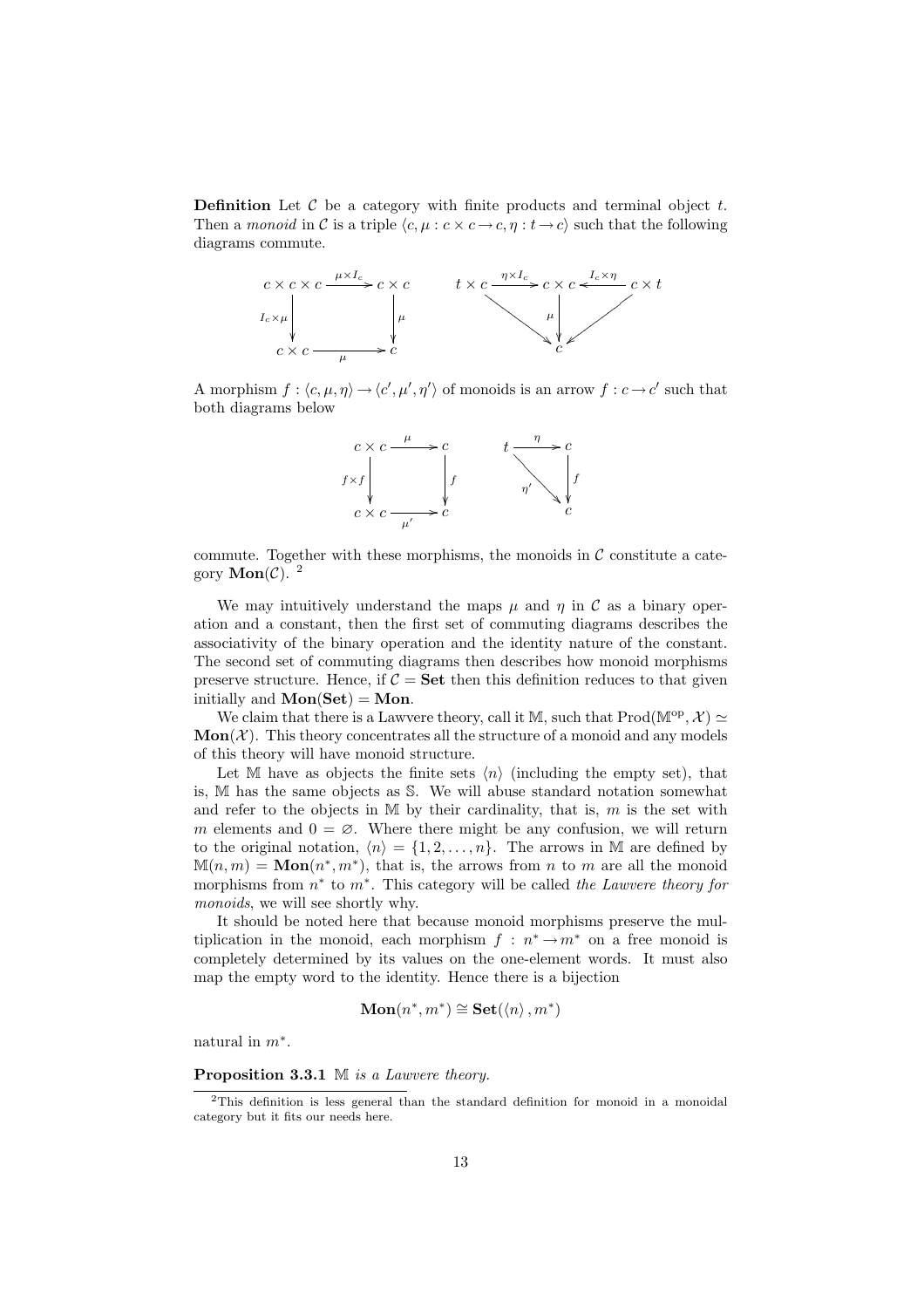**Proof** For any n and m in  $M$  we have the following sequence of isomorphisms,

$$
\mathbb{M}(m+n, p) = \mathbf{Mon}((m+n)^*, p^*)
$$
  
\n
$$
\cong \mathbf{Set}(\langle m+n \rangle, p^*)
$$
  
\n
$$
\cong \mathbf{Set}(\langle m \rangle + \langle n \rangle, p^*)
$$
  
\n
$$
\cong \mathbf{Set}(\langle n \rangle, p^*) \times \mathbf{Set}(\langle m \rangle, p^*)
$$
  
\n
$$
\cong \mathbf{Mon}(m^*, p^*) \times \mathbf{Mon}(n^*, p^*)
$$
  
\n
$$
\cong \mathbb{M}(m, p) \times \mathbb{M}(n, p)
$$

natural in  $p$ . Then by noting that

$$
\mathbb{M}(0,p) = \mathbf{Mon}(0^*,p^*) \cong \mathbf{Set}(\varnothing,p^*) \cong \langle 1 \rangle
$$

we see that  $M$  has finite coproducts. Each object  $n$  is therefore a coproduct of 1 with itself  $n$  times.

П

Shortly, we will show that the category of models of M in a category  $\mathcal X$  is equivalent to the category of monoids in  $X$ . First however, it is useful to note that the generating object of  $M$ , call it 1, is a monoid in  $\mathbb{M}^{\text{op}}$ . Consider the maps

| $\mu:1\longrightarrow 2$            | $\eta:1\longrightarrow 0$ |
|-------------------------------------|---------------------------|
| $\ddot{o}$ $\rightarrow$ $\ddot{o}$ | $0 \longmapsto 0$         |
| $(1) \longmapsto (1,2)$             | $(1) \longmapsto o$       |

in M, where o denotes the empty word. They satisfy the following pair of commuting diagrams,



in M. Hence, in  $\mathbb{M}^{\text{op}}$ , 1 is a monoid.

**Proposition 3.3.2** Suppose a category  $X$  has finite products, then

$$
Prod(\mathbb{M}^{op}, \mathcal{X}) \simeq \mathbf{Mon}(\mathcal{X}).
$$

**Proof** Let  $E : \text{Prod}(\mathbb{M}^{\text{op}}, \mathcal{X}) \to \text{Mon}(\mathcal{X})$  be be the functor "evaluate at 1" sending  $F : \mathbb{M}^{\text{op}} \to \mathcal{X}$  to  $\langle F1, F\mu, F\eta \rangle$ . The functor E is defined on  $\alpha : F \to G$ in Prod( $\mathbb{M}^{\text{op}}, \mathcal{X}$ ) by  $E\alpha = \alpha_1 : F1 \to G1$ . To see that E is well defined, first observe that  $Fu$  and  $F\eta$  make following diagrams commute,

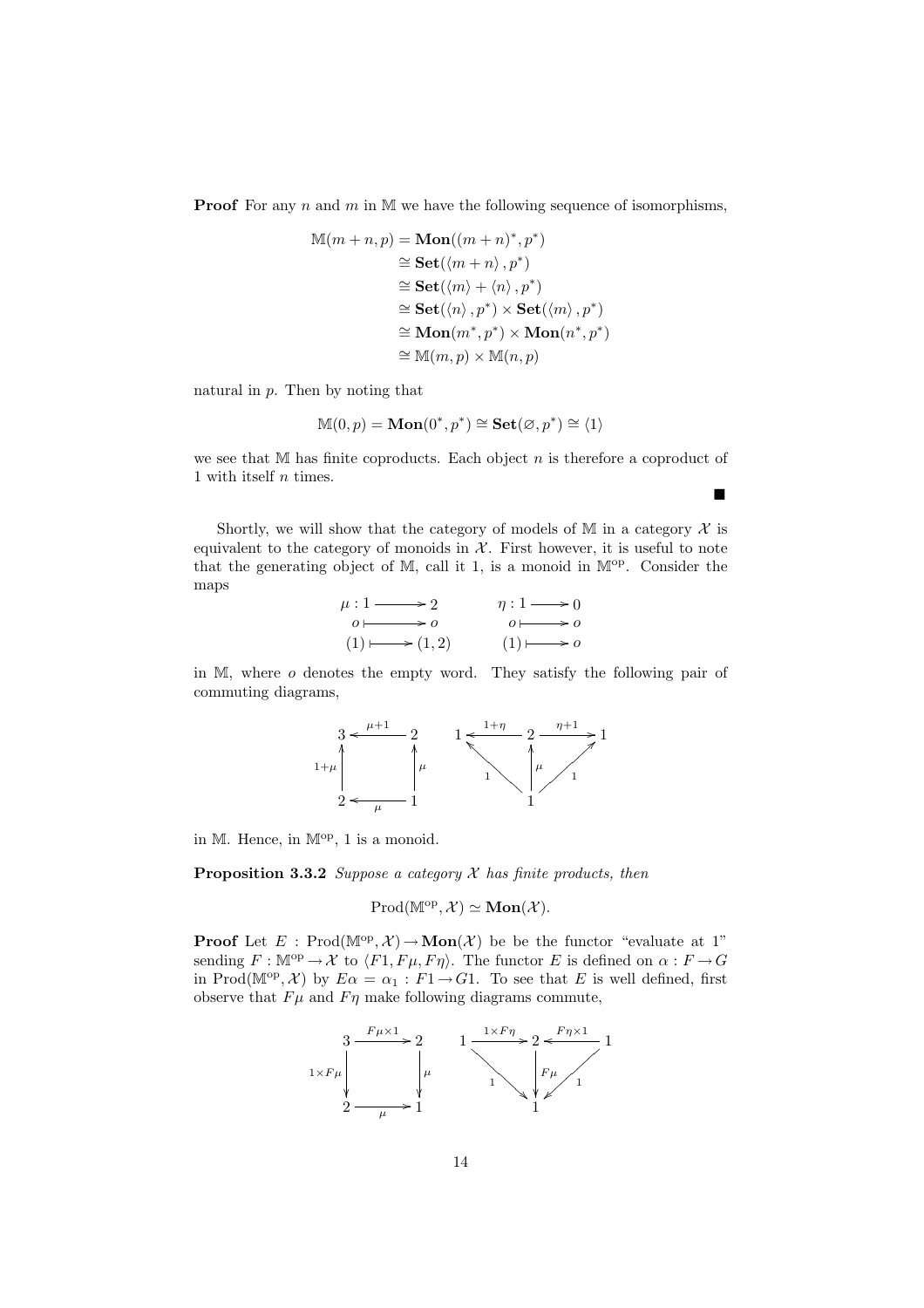so the triple  $\langle F1, F\mu, F\eta \rangle$  is in fact a monoid in  $\text{Mon}(\mathcal{X})$ . Also,

$$
E(\alpha \beta) = (\alpha \beta)_1 = \alpha_1 \beta_1 = E(\alpha)E(\beta)
$$

and it is easy to show that



commutes and hence  $E(\alpha) = \alpha_1$  is a monoid morphism.

For any monoid  $\langle X, \mu, \eta \rangle$  in  $\text{Mon}(\mathcal{X})$ , we define  $\hat{F} = F_{\langle X, \mu, \eta \rangle} : \mathbb{M}^{\text{op}} \to \mathcal{X}$ on objects by  $\hat{F}n = X^n$  and on arrows by sending  $\xi : \langle n \rangle \rightarrow \langle m \rangle$  to the unique arrow making the diagram,



commute for  $i = 1, \ldots, n$ . Then define  $\hat{F}$  on  $a : \langle n \rangle \rightarrow m^*$  by sending it to the unique arrow in the the diagram on the left where  $a(i) : \langle k_i \rangle \rightarrow \langle m \rangle$  is the function describing the word  $a(i)$  of length  $k_i$ .



We define  $\mu_{k_1}$  using the diagram on the right.

Using this definition for  $\hat{F}$ , it is easy to show that  $\hat{F}(\mu) = \mu$ ,  $\hat{F}(\eta) = \eta$  and  $\hat{F}$  preserves finite products. It is not so easy to see that  $\hat{F}$  is well defined as a functor, but this this too is true. Hence,  $E(\hat{F}) = \langle \hat{F}1, \hat{F}\mu, \hat{F}\eta \rangle = \langle X, \mu, \eta \rangle$  and so  $E$  is essentially surjective.

Suppose we have  $\alpha : F \to G$  in Prod(M<sup>op</sup>, X) and consider the following diagrams,

$$
\begin{array}{ccc}\nn & Fn \xrightarrow{\alpha_n} Gn \\
\downarrow \i \downarrow & F\iota_i \downarrow & \downarrow \i \downarrow \\
1 & F1 \xrightarrow{\alpha_1} G1\n\end{array}
$$

which commute for  $i = 1, 2, ..., n$  because  $\alpha$  is natural. Since F and G preserve finite products,  $F_{i} = \pi_{i}$  and  $G_{i} = \pi_{i}$ . Then the diagram above shows that  $\alpha_{n}$ is completely determined by  $\alpha_1$  (it is the unique arrow satisfying  $\pi_i \circ \alpha_n = \alpha_1 \circ \pi_i$ for  $i = 1, 2, ..., n$ ). Thus, the whole of  $\alpha$  is completely determined by  $\alpha_1$ . Let  $\alpha, \beta : F \to G$  be two natural transformations and suppose  $E \alpha = E \beta$ , then  $\alpha_1 = \beta_1$  and so  $\alpha = \beta$ . Hence E is faithful.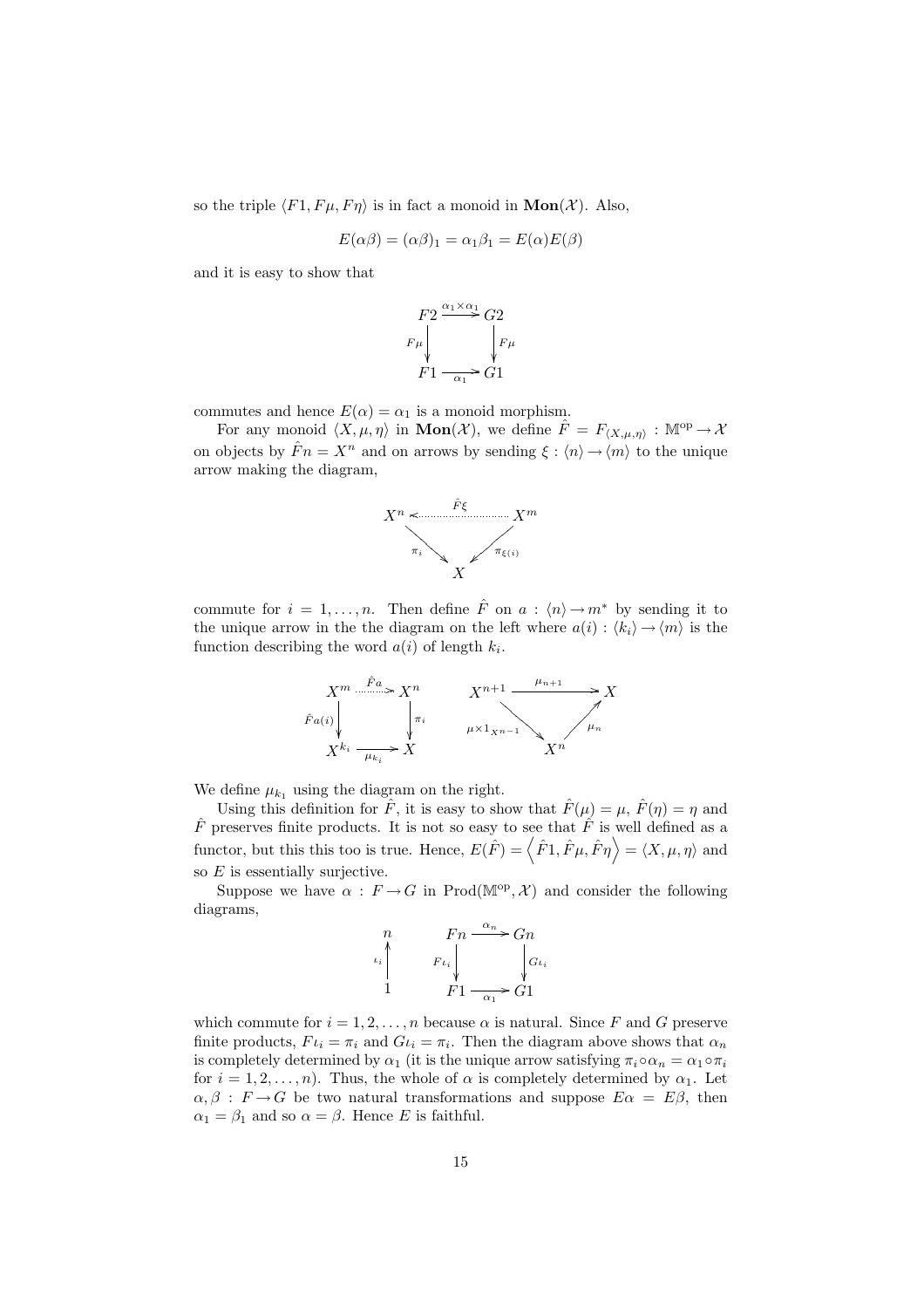Showing that  $E$  is full is more difficult, but in the same way, given a monoid morphism  $f : E(F) \to E(G)$  we can construct a natural transformation  $\phi$ :  $F \rightarrow G$  by letting  $\phi_1 = f$  and defining  $\phi_n$  to be the unique arrow making the diagram below commute for  $i = 1, 2, \ldots, n$ .



Showing that this actually defines a natural transformation is difficult, but the construction here suffices. Now since  $E(\phi) = \phi_1 = f$ , for all  $f \in \text{hom}(E(F), E(G))$ there exists  $\phi \in \text{Nat}(F, G)$  such that  $E(\phi) = f$ . Hence E is full.

 $\blacksquare$ 

### 3.4 The initial theory

As before, let S be the full subcategory of Set with finite sets as objects and for each finite cardinal  $n$  there is precisely one set of that cardinality. In particular,  $\varnothing$  is in S. An alternative definition could be: S is the full subcategory of Set with objects the sets  $\langle n \rangle$  for  $n = 0, 1, 2, \ldots$  These two categories are clearly isomorphic. Note that the empty set  $\varnothing$  is an initial object in S (empty coproduct) and each  $\langle n \rangle \in \mathbb{S}$  is an n-fold disjoint union (coproduct) of  $\langle 1 \rangle$  with itself. We have proved the following proposition.

#### **Proposition 3.4.1**  $\mathbb{S}$  is a Lawvere theory.

Suppose now that we have a covariant functor  $F : \mathbb{S}^{op} \to \mathcal{A}$  which is a bijection on objects and which preserves finite products. Then  $F1$  is an object in  $A$ and every other object in A is of the form  $Fn = F(1.n) = F1^n$ . So  $\mathcal{A}^{op}$  is a Lawvere theory.

This is the approach taken in [3] and [4]. More explicitly, let S be the full subcategory of Set described above. A covariant functor  $A: \mathbb{S}^{op} \to \mathcal{A}$  which is a bijection on objects and preserves finite products is referred to as an algebraic theory. The notation is then softened slightly and algebraic theories are referred to by naming the target category (in this case  $A$ ). Our definition of Lawvere theory differs from this definition in only one way: we choose to name the category with finite coproducts instead of that with finite products.

Having defined the category S, observed it as a Lawvere theory and seeing its significance in both [3] and [4], it seems relevant to ask "what are the models of  $\mathbb{S}$ ?". The answer is that  $\mathbb{S}$  is the "empty" Lawvere theory, that is, the Lawvere theory imposing no structure. This is properly expressed in the following proposition.

**Proposition 3.4.2** Suppose a category  $X$  has finite products, then

 $\text{Prod}(\mathbb{S}^{\text{op}}, \mathcal{X}) \simeq \mathcal{X}.$ 

**Proof** Let  $E: \text{Prod}(\mathbb{S}^{op}, \mathcal{X}) \to \mathcal{X}$  be the functor "evaluate at 1". More specifically, if  $F : \mathbb{S}^{op} \to \mathcal{X}$  then  $E(F) = F1$  and if  $\alpha : F \to G$  then  $E(\alpha) = \alpha_1 :$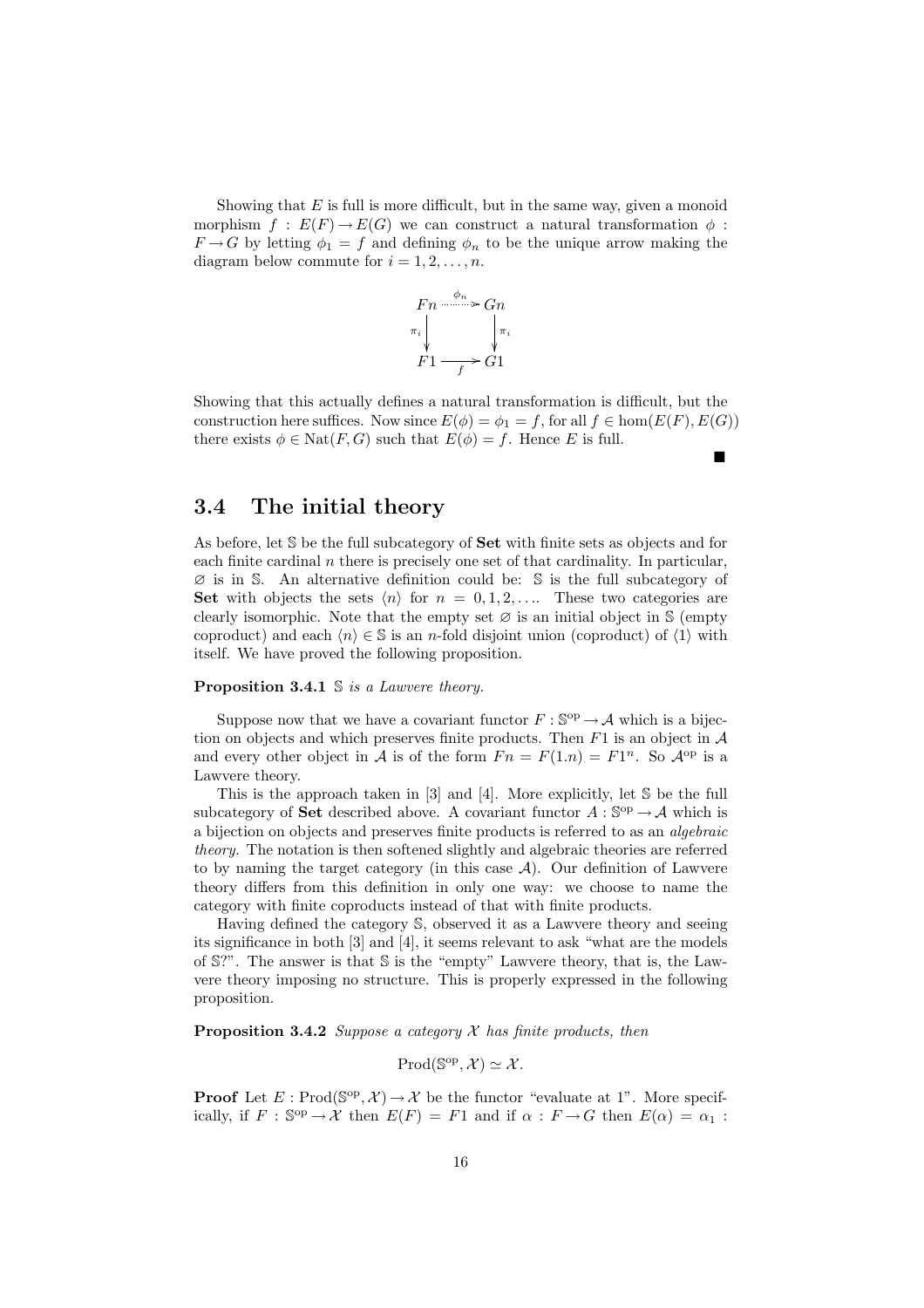$F1 \rightarrow G1$ . To see that E is well defined, note that  $E(I_F) = I_{F(1)} = I_{E(F)}$  and if  $M \stackrel{\beta}{\rightarrow} N \stackrel{\alpha}{\rightarrow} P$  then  $E(\alpha\beta) = (\alpha\beta)_1 = \alpha_1\beta_1 = E(\alpha)E(\beta)$ . We aim to show that  $E$  is essentially surjective and fully faithful.

For each  $x \in \mathcal{X}$  we have the functor  $M_x : \mathbb{S}^{op} \to \mathcal{X}$  which is defined on objects by  $M_x n = x^n$  and on arrows by sending each arrow  $f: n \to m$  in S to the unique arrow making



commute for  $i = 1, \ldots, n$ . It is easy to see that that  $M_x I_n = I_{x^n} = I_{M_x n}$ . Then the diagrams,



which commutes for  $i = 1, 2, ..., n$  demonstrate that  $M_x(g \circ f) = M_x f \circ M_x g$ . Hence  $M_x$  is well defined. It is easily verifiable that  $M_x$  also preserves products (as a covariant functor). Then for all  $x \in \mathcal{X}$  there exists a functor  $M_x$  in  $Prod(\mathbb{S}^{op}, \mathcal{X})$  such that  $E(M_x) = M_x 1 = x$ , so E is essentially surjective.

Suppose we have  $\alpha : M \to N$  in Prod( $\mathbb{S}^{op}, \mathcal{X}$ ) and consider the following diagrams,

$$
\begin{array}{ccc}\nn & \text{and} & Mn \xrightarrow{\alpha_n} Nn \\
\downarrow \downarrow & & \downarrow \downarrow \\
1 & & M1 \xrightarrow{\alpha_1} N1\n\end{array}
$$

which commutes for  $i = 1, 2, ..., n$  because  $\alpha$  is natural. Since M and N preserve finite products,  $M_{i} = \pi_{i}$  and  $N_{i} = \pi_{i}$ . Then the diagram above shows that  $\alpha_{n}$ is completely determined by  $\alpha_1$  (it is the unique arrow satisfying  $\pi_i \circ \alpha_n = \alpha_1 \circ \pi_i$ for  $i = 1, 2, ..., n$ ). Thus, the whole of  $\alpha$  is completely determined by  $\alpha_1$ . Let  $\alpha, \beta : M \to N$  be two natural transformations and suppose  $E\alpha = E\beta$ , then  $\alpha_1 = \beta_1$  and so  $\alpha = \beta$ . Hence E is faithful.

In the same way, given an arrow  $f : E(M) \to E(N)$  we can construct a natural transformation  $\phi : M \to N$  by letting  $\phi_1 = f$  and defining  $\phi_n$  to be the unique arrow making the diagram below commute for  $i = 1, 2, \ldots, n$ .

$$
Mn \xrightarrow{\phi_n} Nn
$$
  
\n
$$
\pi_i \downarrow \qquad \qquad \downarrow \pi_i
$$
  
\n
$$
M1 \xrightarrow{f} N1
$$

It is straight forward to verify that  $\phi$  is a well defined natural transformation. Now since  $E(\phi) = \phi_1 = f$ , for all  $f \in \text{hom}(E(M), E(N))$  there exists  $\phi \in$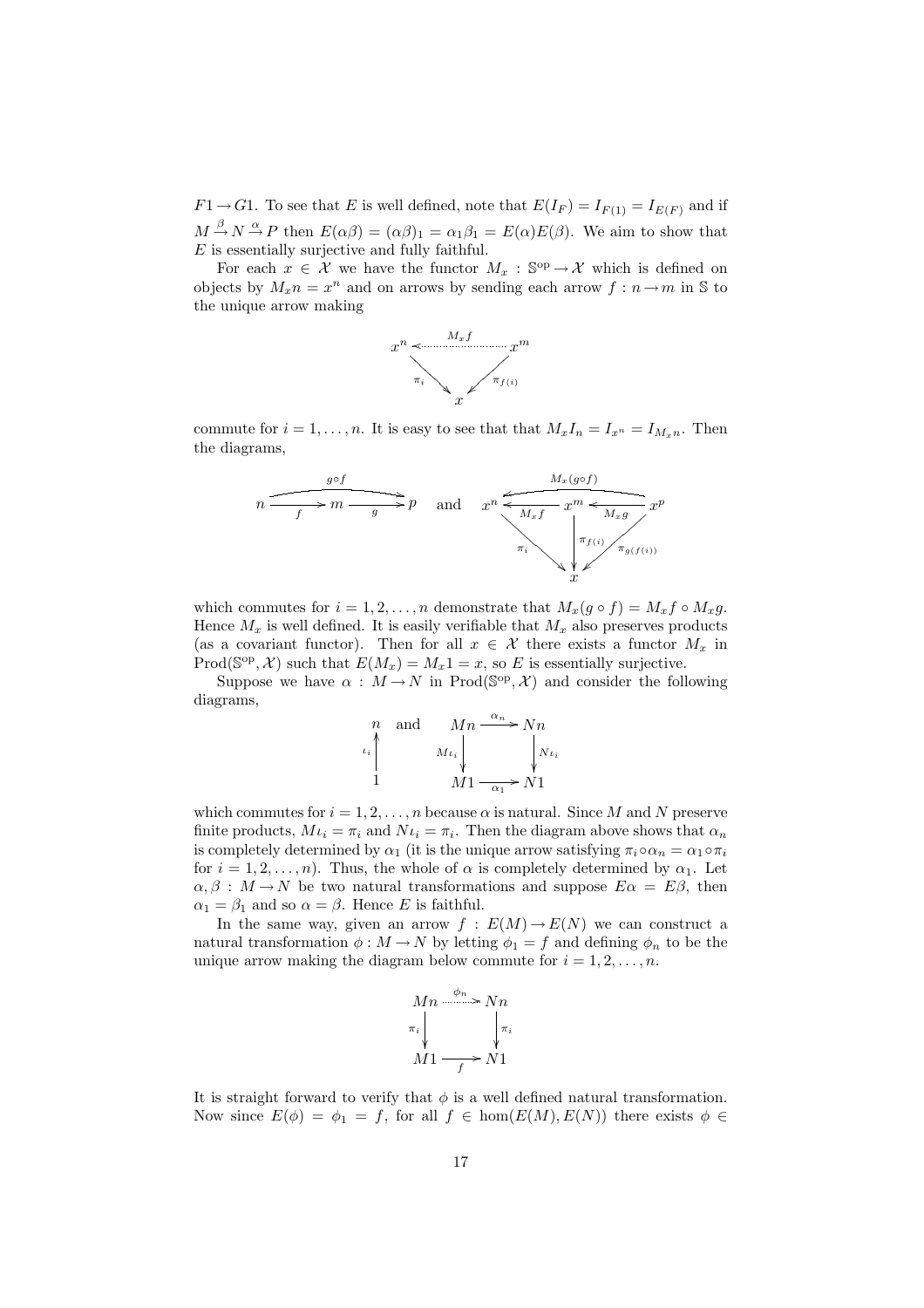Nat $(M, N)$  such that  $E(\phi) = f$ . Hence E is full.

Note how similar this proof is to that of Proposition 3.3.2. This proposition expresses exactly what we mean when we say that S is the empty Lawvere theory. This is also a result that will come in very handy later on.

## 3.5 Varieties

The example given illustrates a relationship between Lawvere theories and algebraic structure that is true for every variety of algebras. For every variety of algebras there is a Lawvere theory T such that

$$
Prod(\mathbb{T}^{op}, \mathbf{Set}) \simeq \mathbb{T}\text{-}\mathbf{Alg}.
$$

An excellent list of examples can be found in [3] pp.145–148. A few of the more familiar ones are listed here.

1. Group (abelian)

Operations:

Axioms:

| $\times : X^2 \longrightarrow X^1$              |
|-------------------------------------------------|
| $()^{-1}: X^1 \longrightarrow X^1$              |
| $1: X^0 \longrightarrow X^1$                    |
|                                                 |
| $x \times (y \times z) = (x \times y) \times z$ |
| $x \times x^{-1} = 1 = x^{-1} \times x$         |
| $1 \times x = x = x \times 1$                   |
| $(x \times y = y \times x)$                     |
|                                                 |

2. Ring (commutative) Operations:

| $+: X^2 \longrightarrow X^1$       |
|------------------------------------|
| $-() : X^1 \longrightarrow X^1$    |
| $0: X^0 \longrightarrow X^1$       |
| $\times : X^2 \longrightarrow X^1$ |
| $1: X^0 \longrightarrow X^1$       |

Axioms:

$$
x + (y + z) = (x + y) + z
$$

$$
x + -x = 0 = -x + x
$$

$$
0 + x = x = x + 0
$$

$$
x + y = y + x
$$

$$
x \times (y \times z) = (x \times y) \times z
$$

$$
1 \times x = x = x \times 1
$$

 $\blacksquare$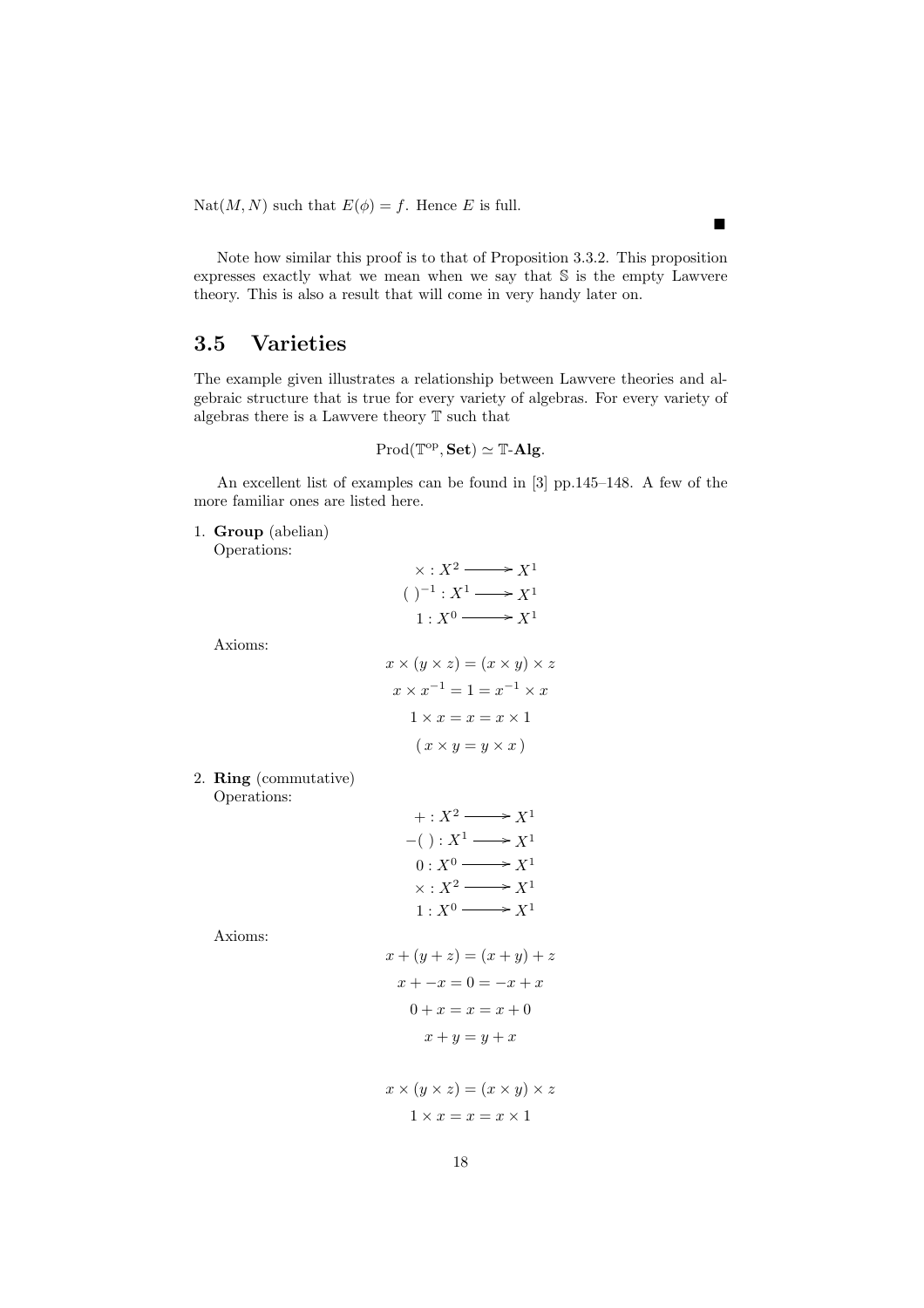$$
(x \times y = y \times x)
$$

$$
x \times (y + z) = x \times y + x \times z
$$

$$
(x + y) \times z = x \times z + y \times z
$$

3. Lie Ring

Operations:

$$
+ : X^2 \longrightarrow X^1
$$
  
\n
$$
-() : X^1 \longrightarrow X^1
$$
  
\n
$$
0 : X^0 \longrightarrow X^1
$$
  
\n
$$
[ , ] : X^2 \longrightarrow X^1
$$
  
\n
$$
1 : X^0 \longrightarrow X^1
$$

Axioms:

$$
x + (y + z) = (x + y) + z
$$

$$
x + -x = 0 = -x + x
$$

$$
0 + x = x = x + 0
$$

$$
x + y = y + x
$$

$$
[x, y] + [y, x] = 0
$$
  

$$
[x, [y, z]] + [y, [z, x]] + [z, [x, y]] = 0
$$

$$
[x + y, z] = [x, z] + [y, z]
$$

$$
[x, y + z] = [x, y] + [x, z]
$$

4. R-module (R a commutative ring) Operations:

$$
+ : X^2 \longrightarrow X^1
$$
  
-( ) :  $X^1 \longrightarrow X^1$   
0 :  $X^0 \longrightarrow X^1$ 

and for each  $r \in R$ , an operation

$$
r:X^1\longrightarrow X^1
$$

Axioms:

$$
x + (y + z) = (x + y) + z
$$

$$
x + -x = 0 = -x + x
$$

$$
0 + x = x = x + 0
$$

$$
x + y = y + x
$$

$$
(r + r')x = rx + r'x
$$

$$
r(x + x') = rx + rx'
$$

$$
(r \times r')x = r(r'x)
$$

$$
1x = x
$$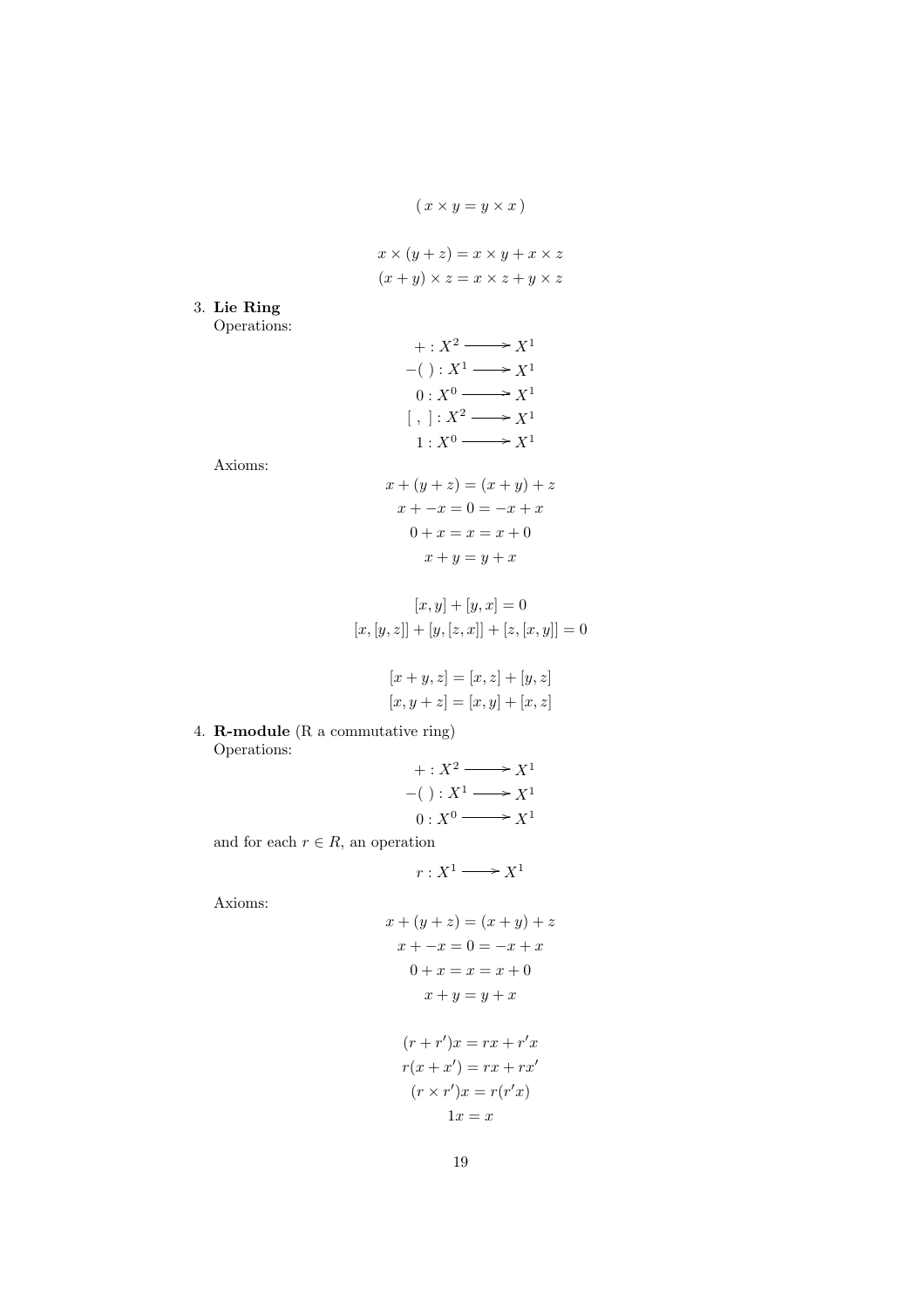5. R-algebra (R a commutative ring) Operations:

$$
+ : X^2 \longrightarrow X^1
$$
  
\n
$$
-() : X^1 \longrightarrow X^1
$$
  
\n
$$
0 : X^0 \longrightarrow X^1
$$
  
\n
$$
\times : X^2 \longrightarrow X^1
$$
  
\n
$$
1 : X^0 \longrightarrow X^1
$$

and for each  $r \in R$ , an operation

$$
r:X^1\longrightarrow X^1
$$

Axioms:

$$
x + (y + z) = (x + y) + z
$$

$$
x + -x = 0 = -x + x
$$

$$
0 + x = x = x + 0
$$

$$
x + y = y + x
$$

$$
x \times (y \times z) = (x \times y) \times z
$$

$$
1 \times x = x = x \times 1
$$

$$
x \times (y + z) = x \times y + x \times z
$$

$$
(x + y) \times z = x \times z + y \times z
$$

$$
(r + r')x = rx + r'x
$$

$$
r(x + y) = rx + ry
$$

$$
(r \times r')x = r(r'x)
$$

$$
1x = x
$$

$$
r(x \times y) = (rx) \times y = x \times (ry)
$$

$$
\begin{array}{cccc}\n\ddots & \circ & \circ & \circ\n\end{array}
$$

6. Jonsson-Tarski [7] Operations:

$$
b: X^2 \longrightarrow X^1
$$
  
\n
$$
l: X^1 \longrightarrow X^1
$$
  
\n
$$
r: X^1 \longrightarrow X^1
$$
  
\n
$$
b(l(x), r(x)) = x
$$
  
\n
$$
l(b(x, y)) = x
$$
  
\n
$$
r(b(x, y)) = y
$$

Axioms:

$$
20\quad
$$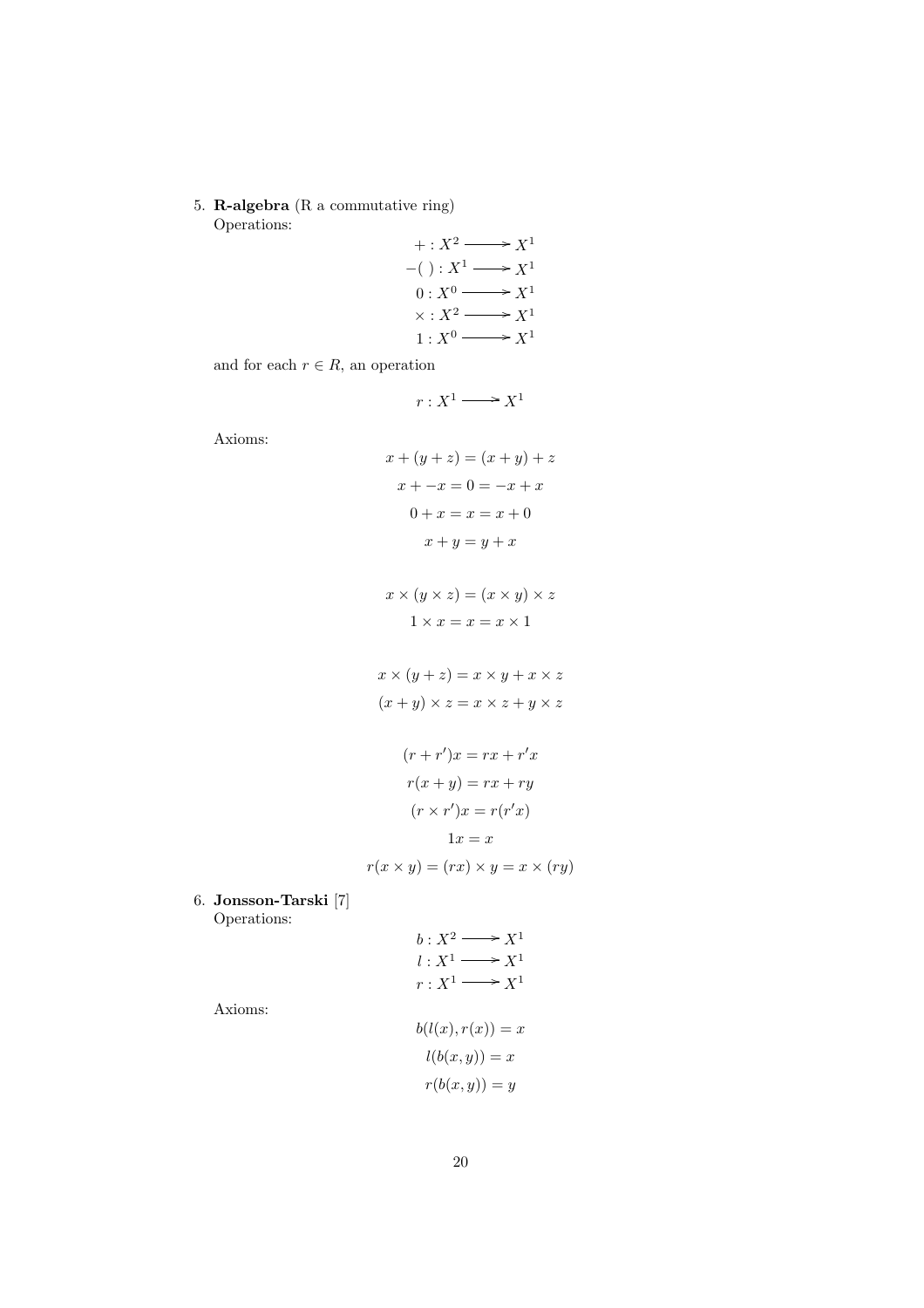#### 7.  $M$ -Set  $(M \text{ a monoid})$

Operations: for each  $m \in M$ , an operation

$$
m: X^1 \longrightarrow X^1
$$

Axioms:

$$
1x = x
$$

$$
(mm')x = m(m'x)
$$

The final two examples are of particular interest because both categories of models are also toposes and are essentially the only two toposes that can be described by means of a variety. In particular, models of the Jonsson-Tarski theory are sets with a bijection  $X \cong X \times X$  and hence the only finite models in the category of models are 0 and 1.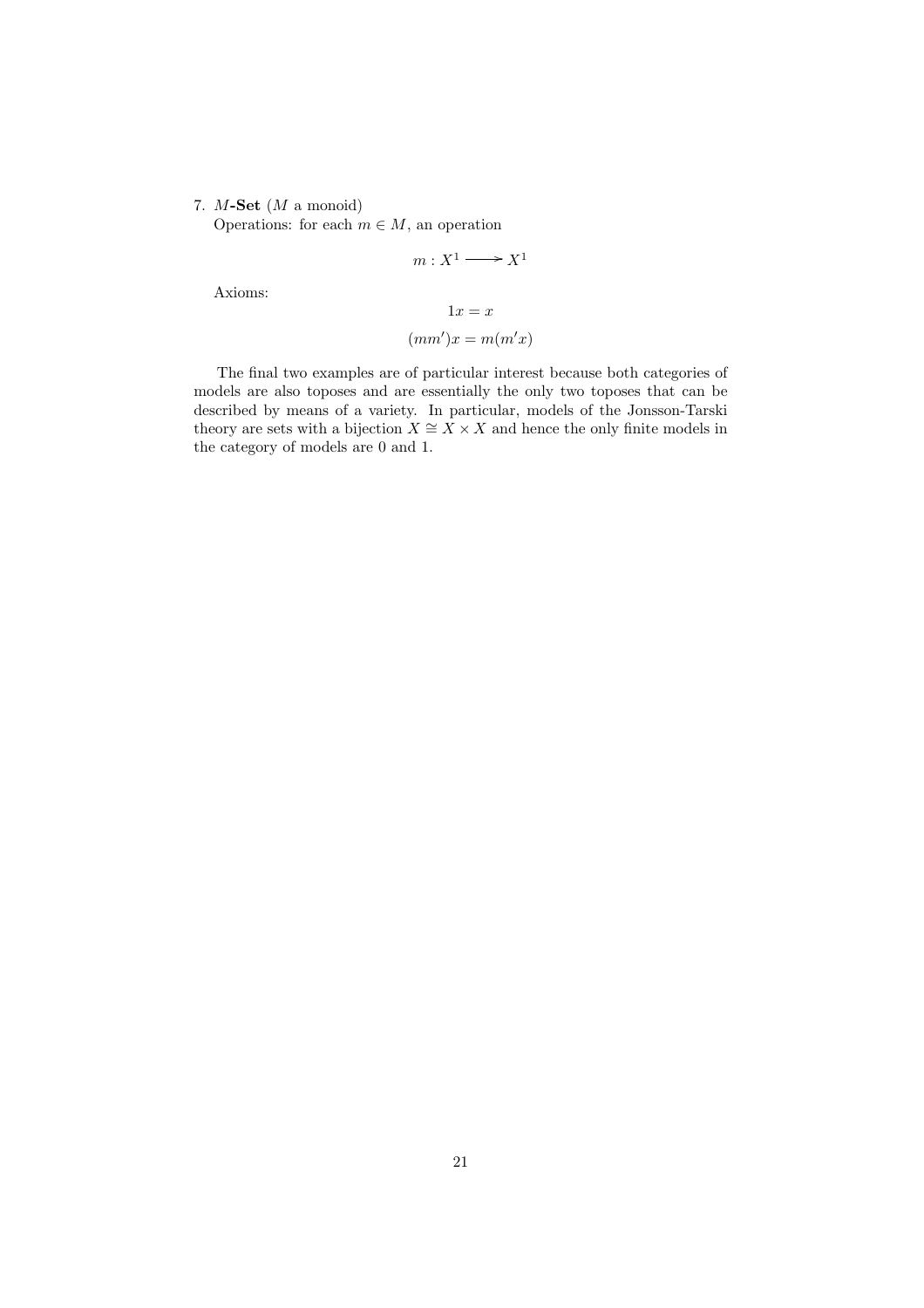# Chapter 4

# Existence and properties of adjoints

There are many universal constructions in algebra that, while discovered using techniques of the original subjects, were later observed to be left (or right) adjoint to a functor an elementary functor between categories of algebras. We will prove that if we consider only algebraic functors and we work with models in Set then the left adjoint always exists. A list of familiar examples of this result will follow.

### 4.1 Lan<sub>J</sub> F preserves finite products

Let  $J : \mathbb{R} \to \mathbb{T}$  be a coproduct preserving functor between Lawvere theories. Then there is a standard functor  $res_J^* : \text{Prod}(\mathbb{T}^{op}, \mathcal{X}) \to \text{Prod}(\mathbb{R}^{op}, \mathcal{X})$  which is "pre-compose with  $J^{\text{op}}$ ". Such functors as are called *algebraic functors*.

Suppose we have an algebraic functor  $K : \text{Prod}(\mathbb{T}^{\text{op}}, \mathcal{X}) \to \text{Prod}(\mathbb{R}^{\text{op}}, \mathcal{X}),$ then the problem of finding a left adjoint to  $K$  is similar to that of left Kan extension. The difference however is that Kan extensions, as they are defined, do not necessarily preserve products. Hence, we cannot immediately solve the problem. However, we do have the following result.

Theorem 4.1.1 (Lan<sub>J</sub> F preserves finite products) Suppose a functor  $F$ :  $A \rightarrow X$  has a left Kan extension along  $J : A \rightarrow B$ , that A and B have finite products and  $X$  is cartesian closed.



If F preserves finite products then  $\text{Lan}_I F$  preserves finite products.

**Proof** Let  $K = \text{Lan}_J F$ . Then we have the sequence of isomorphisms below, each of which is natural in  $b$ ,  $c$  and  $x$ :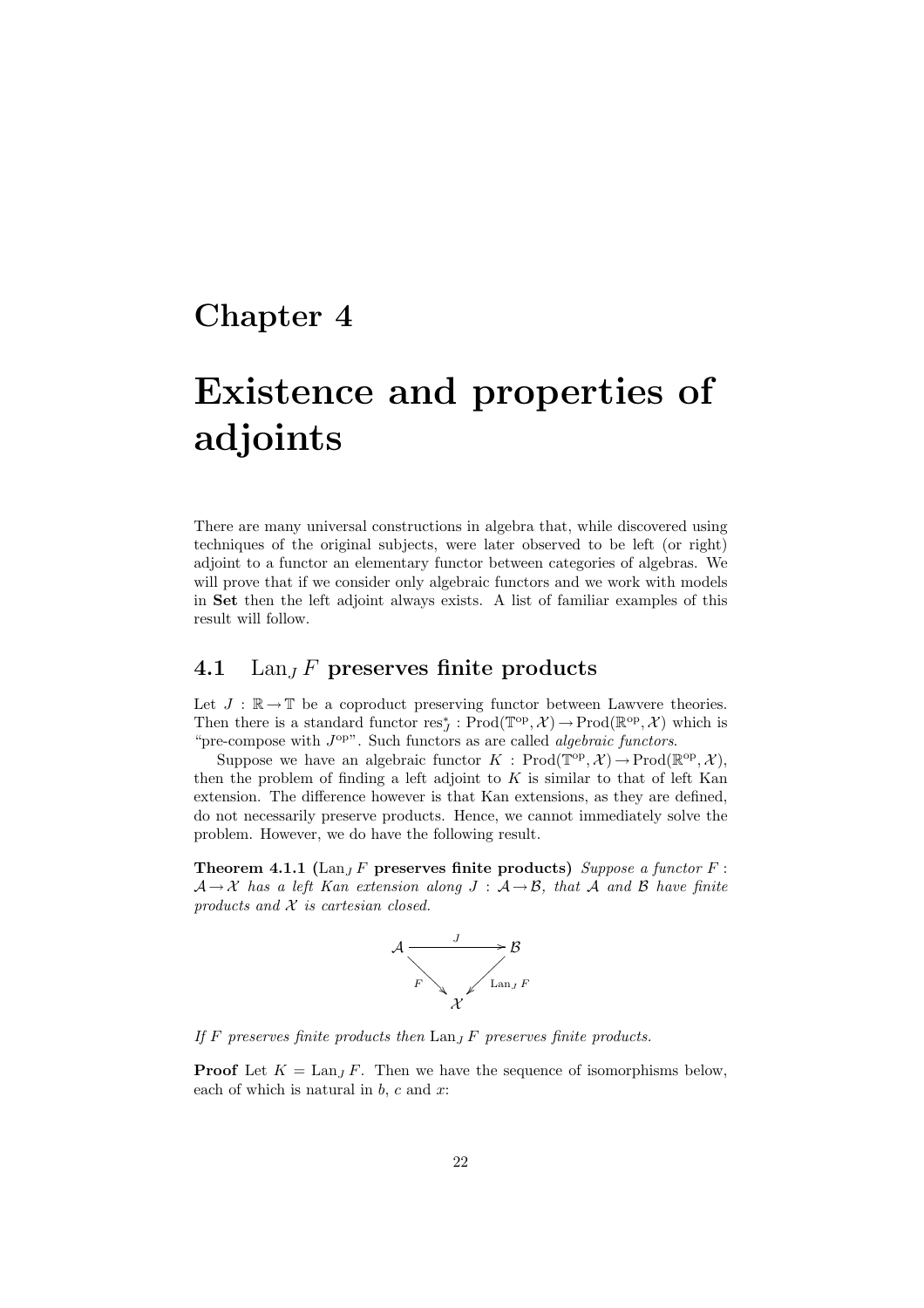$$
\mathcal{X}(Kb \times Kc, x)
$$
\n
$$
\cong \mathcal{X}(Kb, x^{Kc}) \qquad (\mathcal{X} \text{ is cartesian closed})
$$
\n
$$
\cong \text{Nat}_{a}(\mathcal{B}(Ja, b), \mathcal{X}(Fa, x^{Kc})) \qquad (\text{Corollary 2.2.3})
$$
\n
$$
\cong \text{Nat}_{a}(\mathcal{B}(Ja, b), \mathcal{X}(Kc, x^{Fa})) \qquad (\mathcal{X} \text{ is cartesian closed})
$$
\n
$$
\cong \text{Nat}_{a}(\mathcal{B}(Ja, b), \text{Nat}_{a'}(\mathcal{B}(Ja', c), \mathcal{X}(Fa', x^{Fa}))) \qquad (\text{Corollary 2.2.3})
$$
\n
$$
\cong \text{Nat}_{a,a'}(\mathcal{B}(Ja, b) \times \mathcal{B}(Ja', c), \mathcal{X}(Fa', x^{Fa})) \qquad (\text{Set is cartesian closed})
$$
\n
$$
\cong \text{Nat}_{a,a'}(\mathcal{B}(Ja, b) \times \mathcal{B}(Ja', c), \mathcal{X}(Fa \times Fa', x)) \qquad (\mathcal{X} \text{ is cartesian closed})
$$
\n
$$
\cong \text{Nat}_{a,a'}(\mathcal{B}(Ja, b) \times \mathcal{B}(Ja', c), \mathcal{X}(Fa \times Fa', x)) \qquad (F \text{ preserves products})
$$
\n
$$
\cong \text{Nat}_{a''}(\mathcal{B}(Ja'', b) \times \mathcal{B}(Ja'', b), \mathcal{X}(Fa'', x)) \qquad (\text{Theorem 2.1.5})
$$
\n
$$
\cong \text{Nat}_{a''}(\mathcal{B}(Ja'', b \times c), \mathcal{X}(Fa'', x)) \qquad (\mathcal{B} \text{ has finite products})
$$
\n
$$
\cong \mathcal{X}(K(b \times c), x) \qquad (\text{Corollary 2.2.3})
$$

The sixth isomorphism is achieved by noting that a natural transformation is natural in two variables if and only if it is natural in each variable separately. The ninth isomorphism is obtained by applying Theorem 2.1.5 to the functors in the diagram below.



By considering the terminal object 1 in  $\mathcal{B}$ , we get the following sequence of natural isomorphisms, each of which is natural in  $x$ .

| $\mathcal{X}(K1,x)$                                          |                          |
|--------------------------------------------------------------|--------------------------|
| $\cong \mathrm{Nat}_a(\mathcal{B}(Ja,1), \mathcal{X}(Fa,x))$ | (Corollary 2.2.3)        |
| $\cong \mathrm{Nat}_a(1, \mathcal{X}(Fa, x))$                | $(1$ is terminal)        |
| $\cong \mathrm{Nat}_a(\mathcal{A}(a,1), \mathcal{X}(Fa,x))$  | $(1$ is terminal)        |
| $\cong \mathcal{X}(F1,x)$                                    | (Yoneda's Lemma)         |
| $\cong \mathcal{X}(1,x)$                                     | $(F$ preserves products) |

Then since each resultant isomorphism above is natural in  $x$ , by Yoneda's lemma,  $Kb \times Kc \cong K(b \times c)$  and  $K1 = 1$ . Hence  $K \cong \text{Lan}_J F$  preserves finite products.

 $\blacksquare$ 

## 4.2 Algebraic functors have left adjoints

Though this result is helpful, it does not yet complete the picture. We cannot be sure that the Kan extension actually exists, let alone whether it can be restricted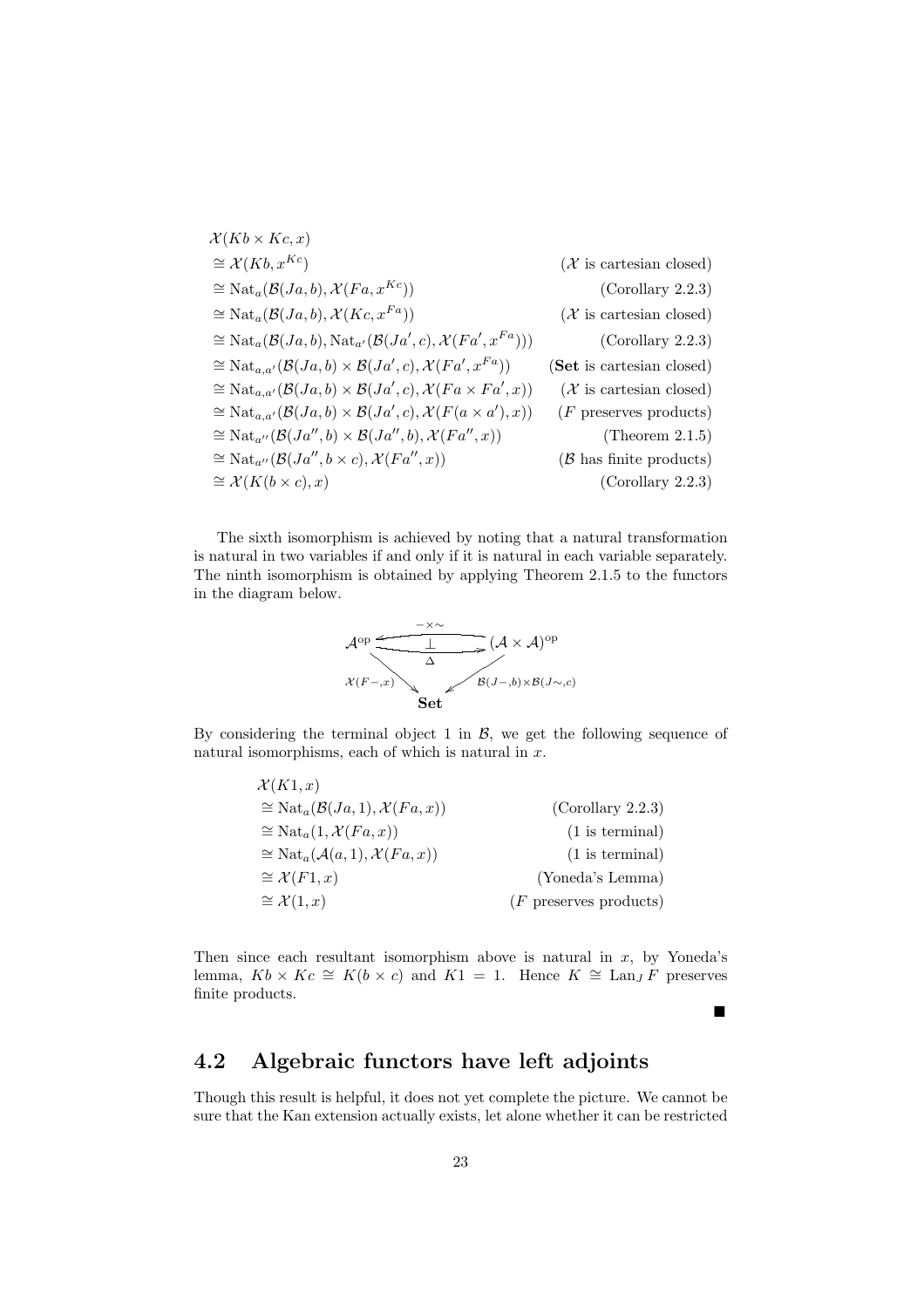to act on the category of models as we require. However, as we choose to consider only models in Set, we have the following result.

**Theorem 4.2.1** Suppose that  $\mathbb{T}$  and  $\mathbb{R}$  have finite coproducts and  $J : \mathbb{T}^{\text{op}} \to \mathbb{R}^{\text{op}}$ is finite product preserving. Then the functor "compose with J",

$$
\textnormal{res}^*_J : \textnormal{Prod}(\mathbb{R}^\textnormal{op}, \mathbf{Set}) \,{\rightarrow}\, \textnormal{Prod}(\mathbb{T}^\textnormal{op}, \mathbf{Set})
$$

has a left adjoint.

Proof Begin by considering the following diagram,



where the vertical arrows are inclusions.

Since Set is cocomplete and  $A$  is small, res<sub>J</sub> has a left adjoint given by the left Kan extension (Corollary 2.2.2), call it Lan<sub>J</sub>. Since J is product preserving,  $res<sub>J</sub>$  sends product preserving functors to product preserving functors and so can be restricted to act just on  $\text{Prod}(\mathbb{R}^{\text{op}}, \textbf{Set})$ , this restriction is precisely the functor  $res_J^*$ . Now by Theorem 4.1.1, Lan<sub>J</sub> sends product preserving functors to product preserving functors and so it too can be restricted to act just on Prod( $\mathbb{T}^{op}$ , Set), call this restriction  $\text{Lan}_{J}^{*}$ . Now because the inclusions are full and faithful and  $\text{Lan}_J$  is left adjoint to res<sub>J</sub>,  $\text{Lan}_J^*$  is left adjoint to res<sub>J</sub>. Thus,  $res_J^*$  has a left adjoint.

 $\blacksquare$ 

## 4.3 An example: groups to monoids

Consider the forgetful functor

$$
U: \mathbf{Grp} \to \mathbf{Mon}
$$

which sends each group in Grp to its underlying monoid in Mon by ignoring inverses. Note also that each homomorphism in Grp is mapped into Mon without change, for it is simply a function on sets.

Let  $\mathbb G$  and  $\mathbb M$  denote the Lawvere theories for groups and monoids respectively. Then the generating object 1 in  $\mathbb{G}^{\text{op}}$  has group structure and therefore monoid structure (just ignore the inverse maps), hence it belongs to  $\text{Mon}(\mathbb{G}^{\text{op}})$ . Then remembering the equivalence,

$$
\phi: \mathbf{Mon}(\mathbb{G}^{\mathrm{op}}) \simeq \mathrm{Prod}(\mathbb{M}^{\mathrm{op}}, \mathbb{G}^{\mathrm{op}}),
$$

let  $J = \phi(1)$ :  $\mathbb{M}^{\text{op}} \to \mathbb{G}^{\text{op}}$  be the functor in Prod( $\mathbb{M}^{\text{op}}, \mathbb{G}^{\text{op}}$ ) corresponding to 1 in  $\text{Mon}(\mathbb{G}^{op})$ . The resulting algebraic functor  $res_J^* : \textbf{Grp} \to \textbf{Mon}$  is prescisely the forgetful functor  $U$ .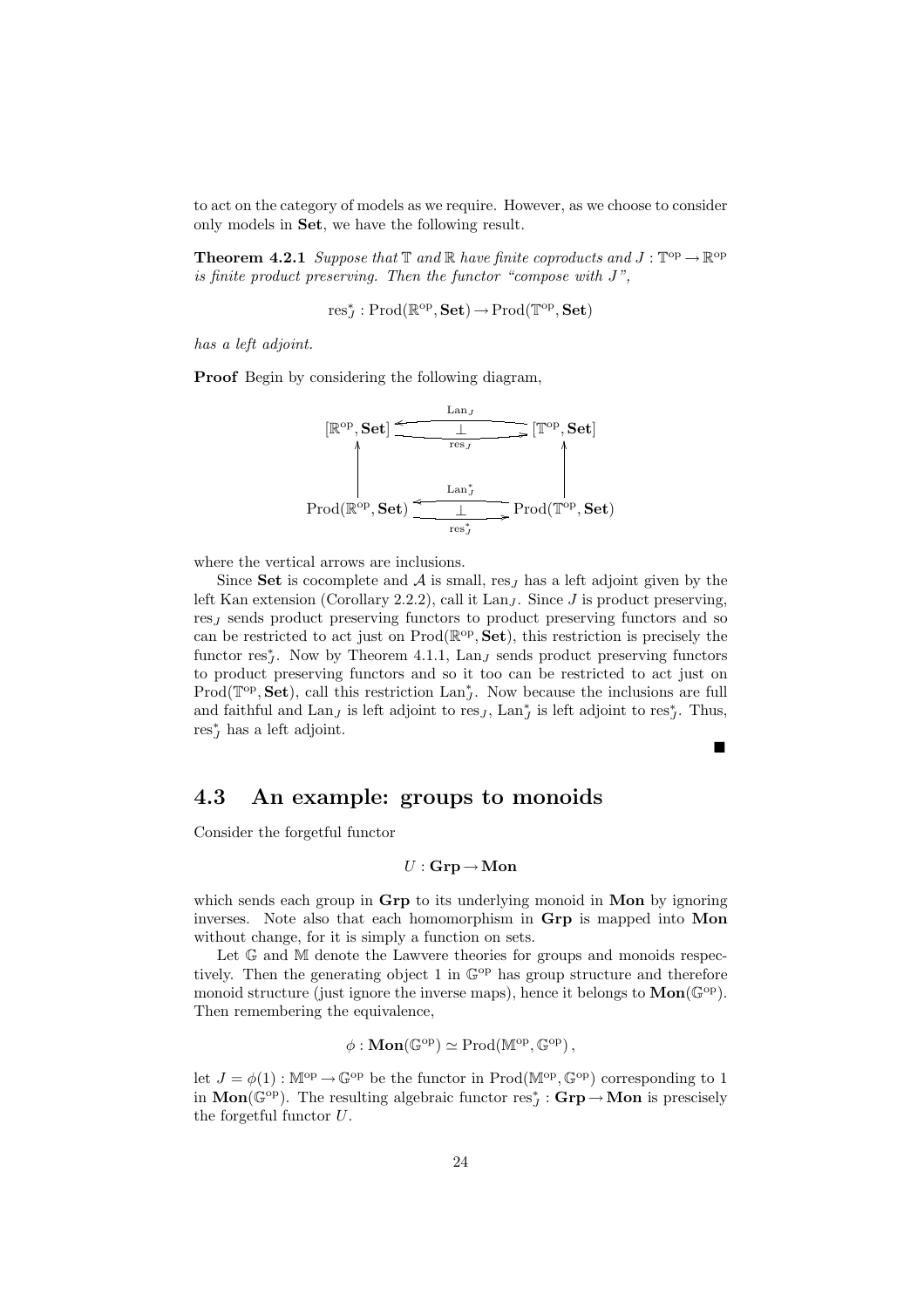It follows immediately from Theorem 4.2.1 that since  $U$  is an algebraic functor, it has a left adjoint specified by the left Kan extension. The adjoint  $\text{Lan}^*_J$ is the construction "free group on a monoid" and can be described explicitly by making use of the colimit formula for left Kan extension given in Theorem 2.2.1. This example  $U$  also has a right adjoint taking each monoid to the group of invertible elements inside it. This is unusual because algebraic functors do not, in general, have right adjoints.

An excellent list of further examples can be found in [3] pp148–149. We list just four here.

- 1. The forgetful functor from abelian groups to groups is algebraic. The left adjoint is most commonly called "factor commutator group".
- 2. The forgetful functor from commutative  $R$ -algebras to  $R$ -modules is algebraic. The left adjoint is most commonly called "symmetric algebra".
- 3. The forgetful functor from anti-commutative R-algebras to R-modules is algebraic. The left adjoint is most commonly called "exterior algebra".
- 4. The functor from R-algebras to R-Lie-algebras defined by letting  $[a, b] =$  $ab - ba$  is algebraic. The left adjoint is most commonly called "universal enveloping algebra".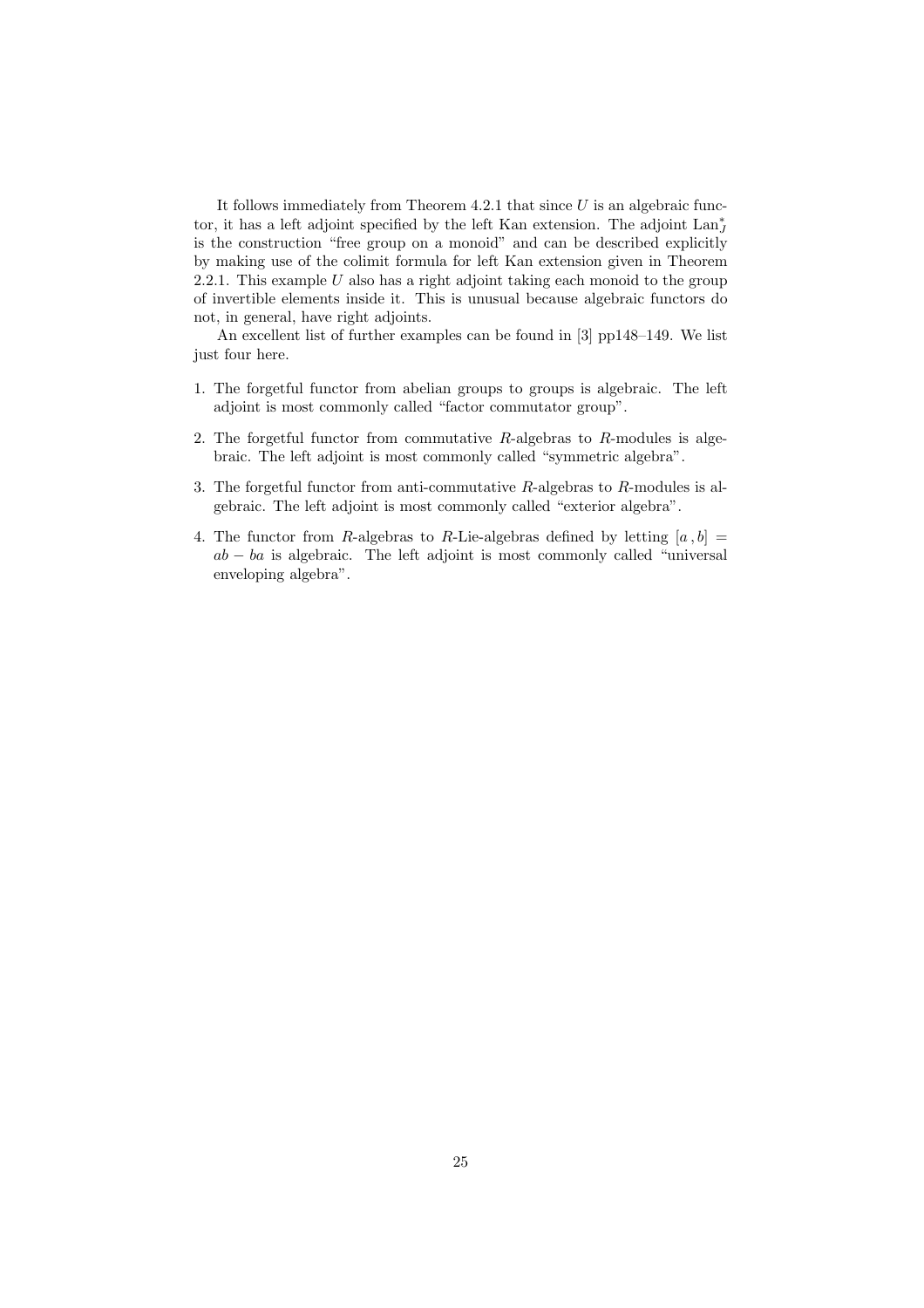# Chapter 5

# Applications to universal algebra

The result given in the previous chapter is an important one. Using Theorem 4.2.1 alone we can prove quite significant results that can be applied to any category of algebras definable by a Lawvere theory T. First, the category of models for a Lawvere theory is complete (and cocomplete). Second, there is a left adjoint to the forgetful functor on T-algebras which is the free T-algebra construction.

### 5.1 Families

Before exploring these results, we need to define a standard categorical construction called the category of finite families. For any category  $A$ , there is the category of finite families of A, call it  $\text{Fam}_f \mathcal{A}$ . It is in fact the coproduct completion of A.

**Definition** Let A be a category, then construct  $\text{Fam}_f$  A as follows. The objects in Fam<sub>f</sub> A are finite families of objects in A, that is, tuples  $\mathbf{a} = (a_1, a_2, \dots, a_n)$ where  $a_i \in \mathcal{A}$  for  $i = 1, 2, ..., n$ . An arrow from  $\mathbf{a} = (a_1, ..., a_n)$  to  $\mathbf{b} =$  $(b_1, \ldots, b_m)$  in Fam<sub>f</sub> A is a pair  $(\xi, \mathbf{f})$  where  $\xi : \langle n \rangle \rightarrow \langle m \rangle$ ,  $\mathbf{f} = (f_1, \ldots, f_n)$  and  $f_i: a_i \rightarrow b_{\xi(i)}$  for  $i = 1, 2, \ldots, n$ .

It should be noted that  $Fam_f$  has all finite coproducts; for the empty family () is always in Fam<sub>f</sub> A and is initial and each family  $\mathbf{a} = (a_1, \ldots, a_n)$  is a coproduct of the 1-families  $(a_i)$  and we have injections

$$
(a_i) \xrightarrow{(i^*, I_{a_i})} (a_1, \ldots, a_n) \quad i = 1, 2, \ldots, n
$$

where  $i^*$  :  $\langle 1 \rangle \rightarrow \langle n \rangle$  is the map  $1 \mapsto i$ .

There is also the canonical functor

$$
\mathcal{A} \xrightarrow{N} \text{Fam}_f \mathcal{A}
$$

which sends each  $a \in \mathcal{A}$  to the one object family (a) and each arrow  $f : a \rightarrow b$ to the pair  $(I_{\langle 1 \rangle}, (f)).$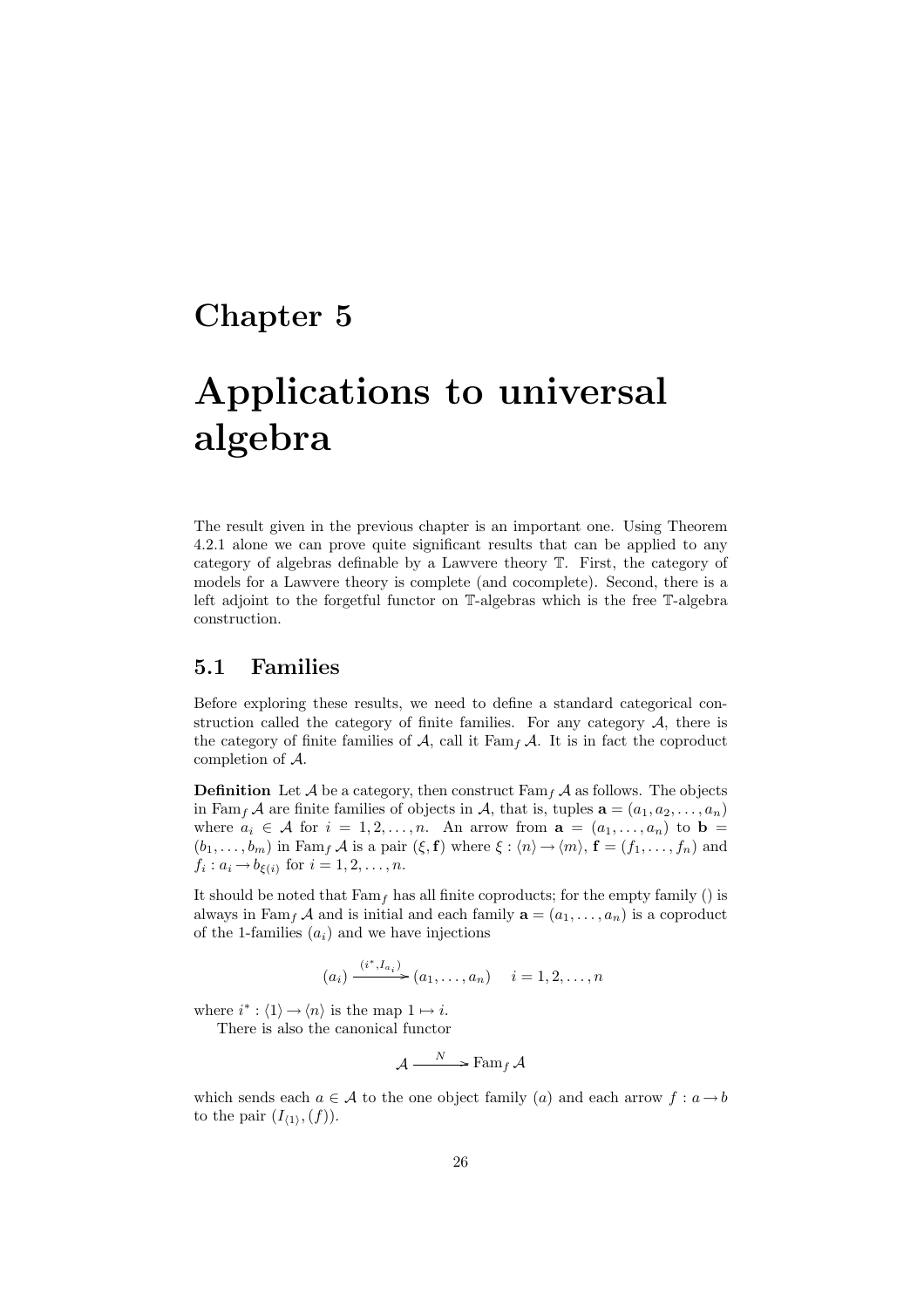If  $A$  has all finite coproducts then  $N$  has a left inverse, call it  $L$ 

$$
\operatorname{Fam}_f \mathcal{A} \xrightarrow{L} \mathcal{A}
$$

which sends each family  $(a_1, \ldots, a_n)$  to the coproduct  $a_1 + \ldots + a_n$  in A and each arrow  $(\xi, f) : \mathbf{a} \to \mathbf{b}$  to the unique map in the following diagram.

$$
a_i \xrightarrow{\iota_i} a_1 + \dots + a_n
$$
  
\n
$$
b_{\xi(i)} \xrightarrow{\forall} b_1 + \dots + b_m
$$

It is easily observed that  $L \circ N = I_{\mathcal{A}}$ . A more interesting fact however is that  $L$  preserves finite coproducts. Observe that when  $L$  acts on the injections  $\iota_i : (a_i) \rightarrow (a_1, \ldots, a_n)$  we have the following diagram,

$$
a_i \xrightarrow{\iota_1} a_i
$$
\n
$$
I_{a_i} \downarrow \qquad \qquad \downarrow L_{\iota_i}
$$
\n
$$
a_i \xrightarrow{\iota_i} a_1 + \ldots + a_n
$$

which commutes, hence  $L_i = i_i$ . Finally, L also maps the empty family () to the empty coproduct and so L preserves finite coproducts.

**Proposition 5.1.1** Suppose a category  $\mathcal X$  has finite products, then there is an equivalence

$$
\mathrm{Prod}((\mathrm{Fam}_f \mathcal{A})^{\mathrm{op}}, \mathcal{X}) \simeq [\mathcal{A}^{\mathrm{op}}, \mathcal{X}].
$$

**Proof** Let  $\phi$ : Prod(Fam<sub>f</sub>  $\mathcal{A}^{op}, \mathcal{X}$ )  $\rightarrow$  [ $\mathcal{A}^{op}, \mathcal{X}$ ] be defined on objects by sending the functor  $K \in \text{Prod}((\text{Fam}_f \mathcal{A})^{\text{op}}, \mathcal{X})$  to  $K \circ N$ . That is, if  $\phi(K) = L$  then  $La = K(a)$  and  $Lf = K(I_{\langle 1 \rangle}, (f))$  as shown.

$$
\begin{array}{ccc}\na & & K(a) \\
\downarrow f & & \downarrow K(I_{(1)},(f)) \\
b & & K(b)\n\end{array}
$$

If  $\alpha: K \to M$  in Prod(Fam<sub>f</sub>  $\mathcal{A}^{\text{op}}, \mathcal{X}$ ), then define  $\phi$  on natural transformations by  $\phi(\alpha)_a = \alpha_{(a)}$ . That is, if  $\phi(\alpha) = \beta$  then  $\beta_a = \alpha_{(a)}$  as shown.

$$
K(a) \xrightarrow{\alpha_{(a)}} M(a)
$$

We aim to show that  $\phi$  is essentially surjective and fully faithful.

Suppose we have a functor  $G \in [A, X]$ , then there exists a functor F in  $\text{Prod}((\text{Fam}_f \mathcal{A})^{\text{op}}, \mathcal{X})$  that sends  $(a_1, \ldots, a_n)$  to  $Ga_1 \times \ldots \times Ga_n$  and sends  $(\xi, f) : \mathbf{a} \to \mathbf{b}$  to the unique arrow making the diagram on the right

$$
(a_1, \ldots, a_n) \t Ga_i \xleftarrow{\pi_i} Ga_1 \times \ldots \times Ga_n
$$
  
\n
$$
\downarrow (\xi, f) \t Gf_i \uparrow \qquad \qquad \downarrow \qquad \downarrow F(\xi, f)
$$
  
\n
$$
(b_1, \ldots, b_m) \t Gb_{\xi(i)} \xleftarrow{\pi_{\xi(i)}} Gb_1 \times \ldots \times Gb_m
$$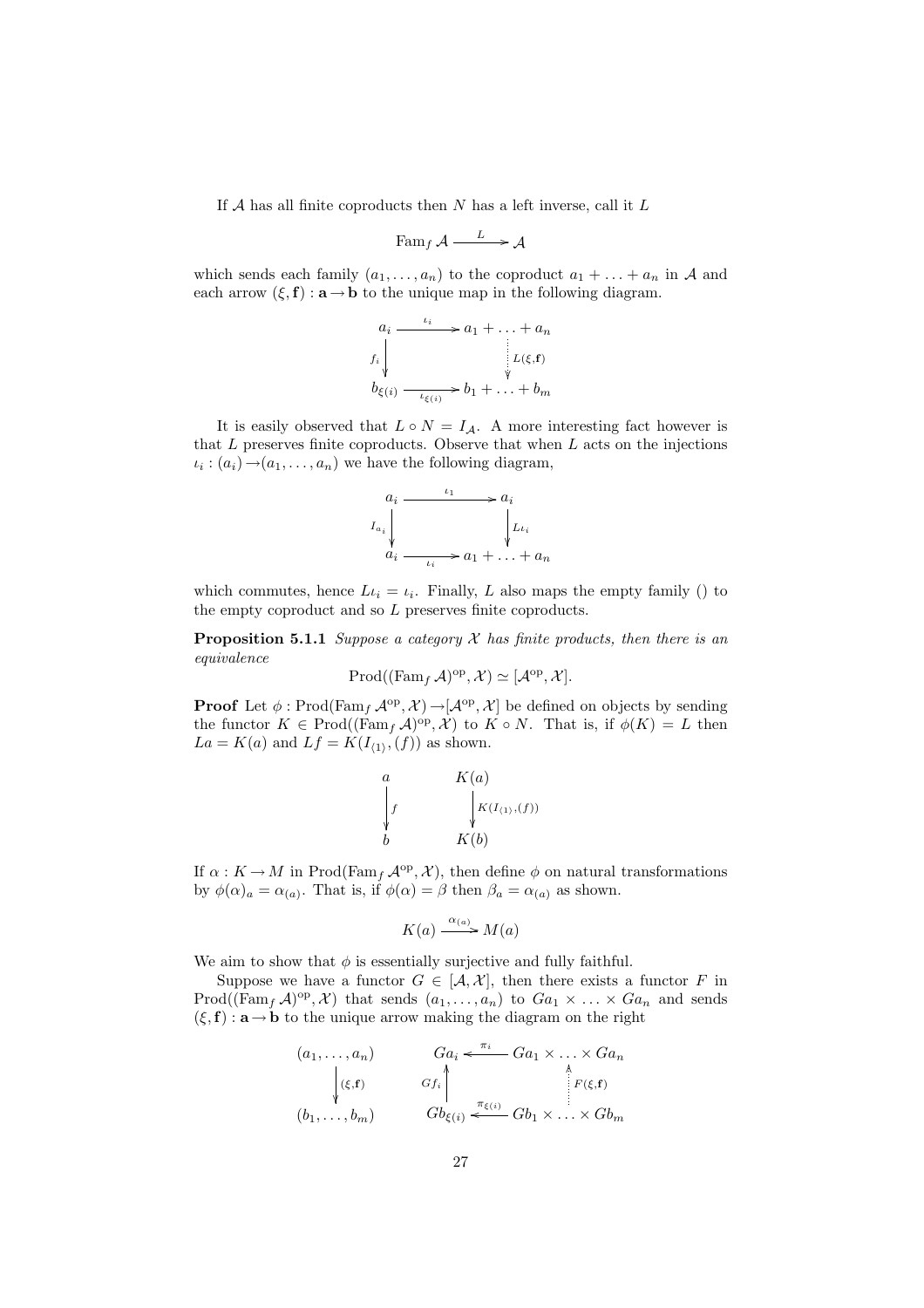commute for  $i = 1, 2, \ldots, n$ . By observing how F behaves on composites, identities and injections in  $\text{Fam}_f \mathcal{A}^{\text{op}}$  one can easily show that F is well defined and preserves finite products. Then since  $\phi(F) = F \circ N$ , we get  $\phi(F)a = Ga$  and the following commuting diagram,

$$
\begin{array}{ccc}\n a & Ga \leftarrow^{\pi_1} Ga \\
 f & Gf \Big| & f^{(I,f)} \\
 b & Gb \leftarrow^{\pi_1} Gb\n\end{array}
$$

so  $\phi(F)f = F(I,(f)) = Gf$ . Thus,  $\phi(F) = G$  and  $\phi$  is essentially surjective.

Suppose that  $\alpha, \beta : M \to N$  in Prod((Fam<sub>f</sub>  $\mathcal{A}$ )<sup>op</sup>,  $\mathcal{X}$ ), then by naturality of  $\alpha$  we get the diagrams,

(a1, . . . , an) (ai) ιi OO M(a1) × . . . × M(an) πi <sup>α</sup><sup>a</sup> /N(a1) <sup>×</sup> . . . <sup>×</sup> <sup>N</sup>(an) πi <sup>M</sup>(ai) <sup>α</sup>(ai ) /N(ai)

which commute for  $i = 1, \ldots, n$ . The injections are mapped to projections because  $M$  and  $N$  preserve finite products (as covariant functors). The diagram above demonstrates that the component of  $\alpha$  at some  $(a_1, \ldots, a_n)$  is completely determined by the components  $\alpha_{(a_i)}$  for  $i = 1, ..., n$ . Suppose that  $\phi(\alpha) = \phi(\beta)$ , then  $\alpha_{(a)} = \beta_{(a)}$  for all  $a \in \mathcal{A}$  and hence  $\alpha_a = \beta_a$  for all  $a \in \text{Fam}_f \mathcal{A}$ . Therefore  $E(\alpha) = E(\beta)$  implies  $\alpha = \beta$  and  $\phi$  is faithful.

In the same way as above, suppose that  $M, N \in \text{Prod}(\text{Fam}_f \mathcal{A}^{\text{op}}, \mathcal{X})$  and we have  $\gamma : \phi(M) \to \phi(N)$ , then we can define a natural transformation  $\delta : M \to N$ by letting  $\delta_{(a)} = \gamma_a$  for all  $a \in \mathcal{A}$  and defining  $\delta_a$  to be the unique arrow making

$$
M(a_1) \times \ldots \times M(a_n) \xrightarrow{\delta_a} N(a_1) \times \ldots \times N(a_n)
$$
  
\n
$$
\pi_i \downarrow \qquad \qquad \pi_i \downarrow
$$
  
\n
$$
M(a_i) \xrightarrow{\gamma_{a_i}} N(a_i)
$$

commute for  $i = 1, \ldots, n$ . It can be verified that  $\delta$  is a well defined natural transformation. Then  $\phi(\delta) = \gamma$  and  $\phi$  is full.

п

This proof followed very similar lines to that in Proposition 3.4.2, in fact it is a more general result. If  $A$  is the category with one object and one arrow, then  $\text{Fam}_f^{\mathcal{A}} \cong \mathbb{S}$  and  $[\mathcal{A}^{\text{op}}, \mathcal{X}] \cong \mathcal{X}$ , so  $\text{Prod}(\mathbb{S}^{\text{op}}, \mathcal{X}) \simeq \mathcal{X}$ .

## 5.2 The category of T-algebras is complete

It is clear that  $\text{Prod}(\mathbb{T}^{\text{op}}, \mathbf{Set})$  is a full subcategory of  $[\mathbb{T}^{\text{op}}, \mathbf{Set}]$  and hence there is a canonical inclusion functor

$$
\mathrm{Prod}(\mathbb{T}^{\mathrm{op}},{\mathbf{Set}}) \stackrel{Q}{\longrightarrow} [\mathbb{T}^{\mathrm{op}},{\mathbf{Set}}] \; .
$$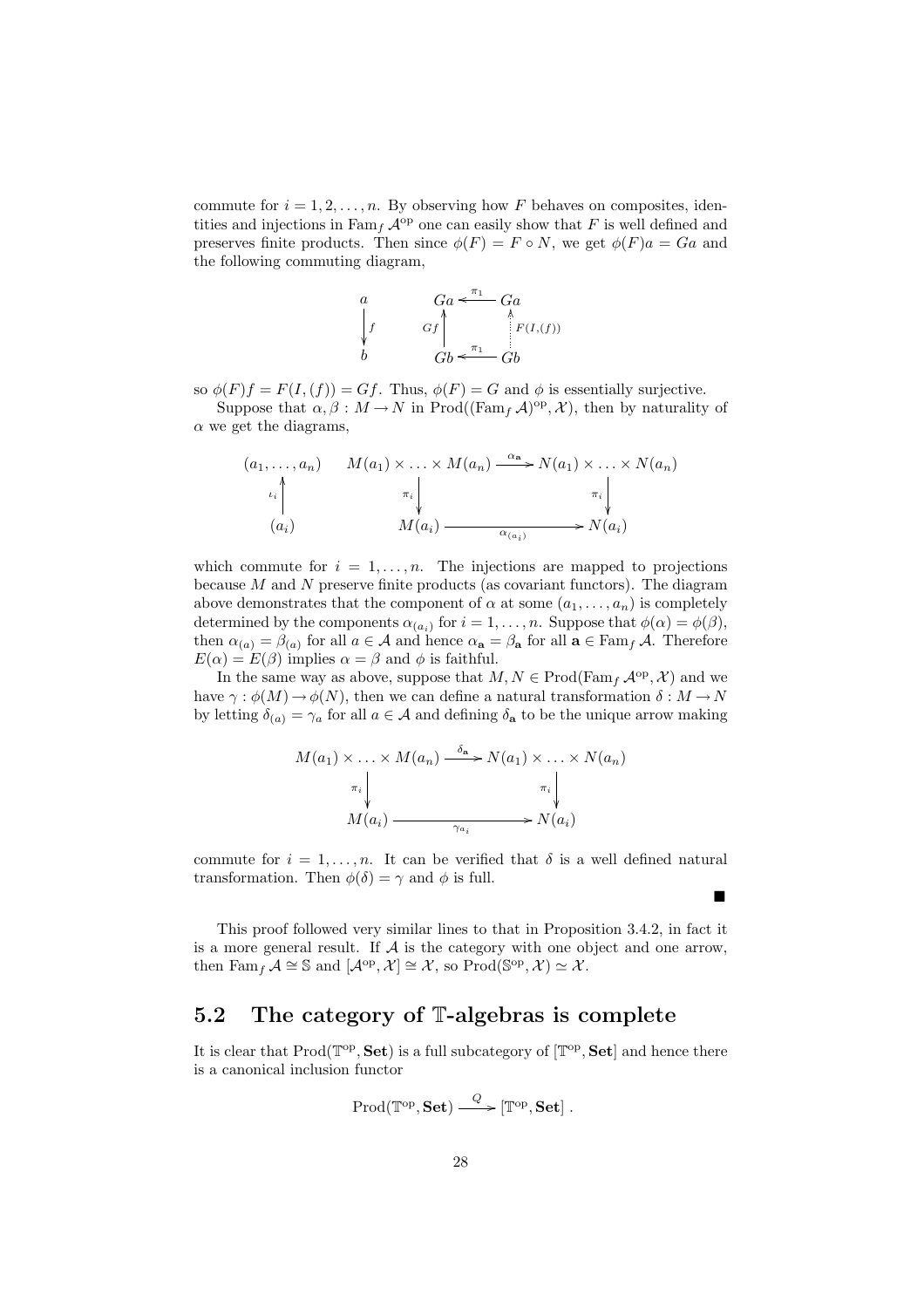**Theorem 5.2.1** For any Lawvere theory  $\mathbb{T}$ , the inclusion

$$
\mathrm{Prod}(\mathbb{T}^{\mathrm{op}},{\mathbf{Set}})\stackrel{Q}{\longrightarrow} [\mathbb{T}^{\mathrm{op}},{\mathbf{Set}}]
$$

has a left adjoint.

Proof The proof is obtained by contemplating the following diagram.

$$
\mathrm{Prod}(\mathbb{T}^{\mathrm{op}}, \mathbf{Set}) \xrightarrow{\textcolor{red}{\underbrace{\mathbb{L}\mathrm{an}_{L}}}_{\mathrm{res}_{L}}} \mathrm{Prod}((\mathrm{Fam}_{f} \, \mathbb{T})^{\mathrm{op}}, \mathbf{Set}) \xrightarrow{\textcolor{red}{\underbrace{\mathbb{L}}}_{\mathrm{res}_{N}}} [\mathbb{T}^{\mathrm{op}}, \mathbf{Set}]
$$

The adjunction on the left is given by application of Theorem 4.2.1 to the coproduct preserving functor  $L$ . The adjunction on the right is the adjoint equivalence given by Proposition 5.1.1, call the left adjoint  $S$ . Since adjunctions can be composed, it remains only to show that the composite  $res_N \circ res_L$  is the inclusion functor. This is straight forward because  $L \circ N = I$  implies that  $res_N \circ res_L = res_I = Q$ . Thus the inclusion Q has a left adjoint.

 $\blacksquare$ 

П

The following result comes as a corollary.

**Corollary 5.2.2** Suppose  $\mathbb T$  is a Lawvere theory, then

 $\text{Prod}(\mathbb{T}^{\text{op}}, \mathbf{Set})$ 

is complete and cocomplete.

Proof In Theorem 5.2.1 we proved that the inclusion

$$
Q: \mathrm{Prod}({\mathbb T}^{\mathrm{op}},{\mathbf{Set}}) \,{\to} [{\mathbb T}^{\mathrm{op}},{\mathbf{Set}}]
$$

has a left adjoint, and hence  $\text{Prod}(\mathbb{T}^{op}, \mathbf{Set})$  is a full reflective subcategory of [ $\mathbb{T}^{\text{op}}, \mathbf{Set}$ ]. We know also that **Set** is complete (and cocomplete), therefore [ $\mathbb{T}^{\text{op}}, \mathbf{Set}$ ] is complete (and cocomplete). Finally, every full reflective subcategory of a complete (and cocomplete) category is also complete (and cocomplete); see [1] exercise 3, p120 for the cocomplete case  $<sup>1</sup>$ .</sup>

This is a significant result. The notions of product, coproduct, equalizer and coequalizer are all examples of limits and colimits, and hence exist in every category of T-algebras. For example, in Ab, product is the direct product  $G \times H$ , coproduct is direct sum  $G \oplus H$  (isomorphic to direct product in this case), the equalizer object is the subgroup  $\{x \in G : f(x) = g(x)\}\$  and the coequalizer object is the factor group  $G/\text{im}(f-g)$ . If the category of T-algebras has a zero object (that is, both initial and terminal) then the category also has kernels and cokernels.

<sup>&</sup>lt;sup>1</sup>The complete case is also well known; see [8] Corollary 8.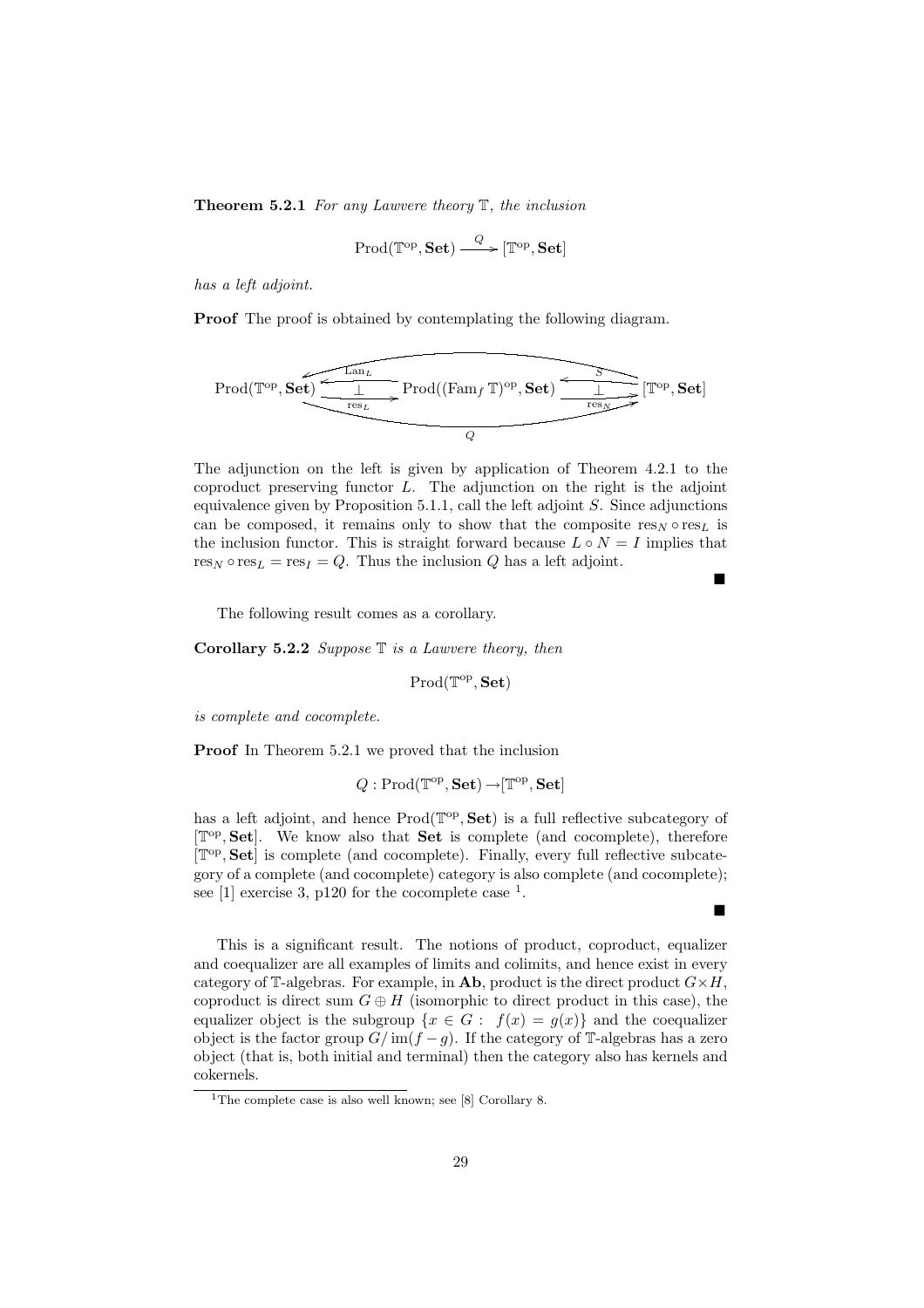## 5.3 The free T-algebra construction

Suppose  $\mathbb T$  is a Lawvere theory with generating object 1. Then consider the functor U with domain  $\text{Prod}(\mathbb{T}^{op}, \mathbf{Set})$  which is "evaluate at 1" (in some previous cases we called this functor E). The functor U sends  $F : \mathbb{T}^{\text{op}} \to \mathbf{Set}$  to F1 and  $\alpha : F \to G$  to  $\alpha_1 : F1 \to G1$ . We say that U is forgetful because it takes each model (with structure from  $\mathbb{T}$ ) to a set (with no structure). We choose to name this functor with the letter "U" because it takes each model to it's "underlying" set. We have enough preliminary results to prove the following theorem.

**Theorem 5.3.1** For any Lawvere theory  $\mathbb{T}$ , the forgetful functor

 $U: \text{Prod}(\mathbb{T}^{op}, \textbf{Set}) \longrightarrow \textbf{Set}$ 

has a left adjoint.

**Proof** Let 1 denote the generating object of  $\mathbb{T}$ . Now consider the product preserving functor  $J : \mathbb{S}^{op} \to \mathbb{T}^{op}$  defined on objects by  $Jn = 1^n$  and on arrows by sending  $f : n \to m$  to the unique arrow making,



commute for  $i = 1, 2, ..., n$ . This is precisely the functor  $M_1$  in the proof of Proposition 3.4.2, where it was also shown to be well defined and product preserving. The rest of the proof then comes from contemplating the following diagram.

$$
\mathrm{Prod}(\mathbb{T}^{\mathrm{op}}, \mathbf{Set}) \xrightarrow{\mathbf{Lan}_J} \mathrm{Prod}(\mathbb{S}^{\mathrm{op}}, \mathbf{Set}) \xrightarrow{\mathbf{L}} \mathbf{Set}
$$

Using Theorem 4.1.1 with the product preserving functor  $J$  we obtain the adjunction shown on the left. Then by Proposition 3.4.2 we get the adjoint equivalence shown on the right. The functor E is "evaluate at  $\langle 1 \rangle$ ". These two adjunctions compose, so the composite  $E \circ \text{res}_I$  has a left adjoint.

Now if  $F \in \text{Prod}(\mathbb{T}^{\text{op}}, \mathbf{Set})$  then

$$
(E \circ \text{res}_J)F = E(F \circ J) = (F \circ J)1 = F(J \langle 1 \rangle) = F1
$$

and if  $\alpha : F \to G$  then

$$
((E \circ \text{res}_J)\alpha) = E(\alpha J) = \alpha_{J\langle 1 \rangle} = \alpha_1.
$$

 $\blacksquare$ 

Thus,  $E \circ \text{res}_J$  is precisely the forgetful functor U and it has a left adjoint.